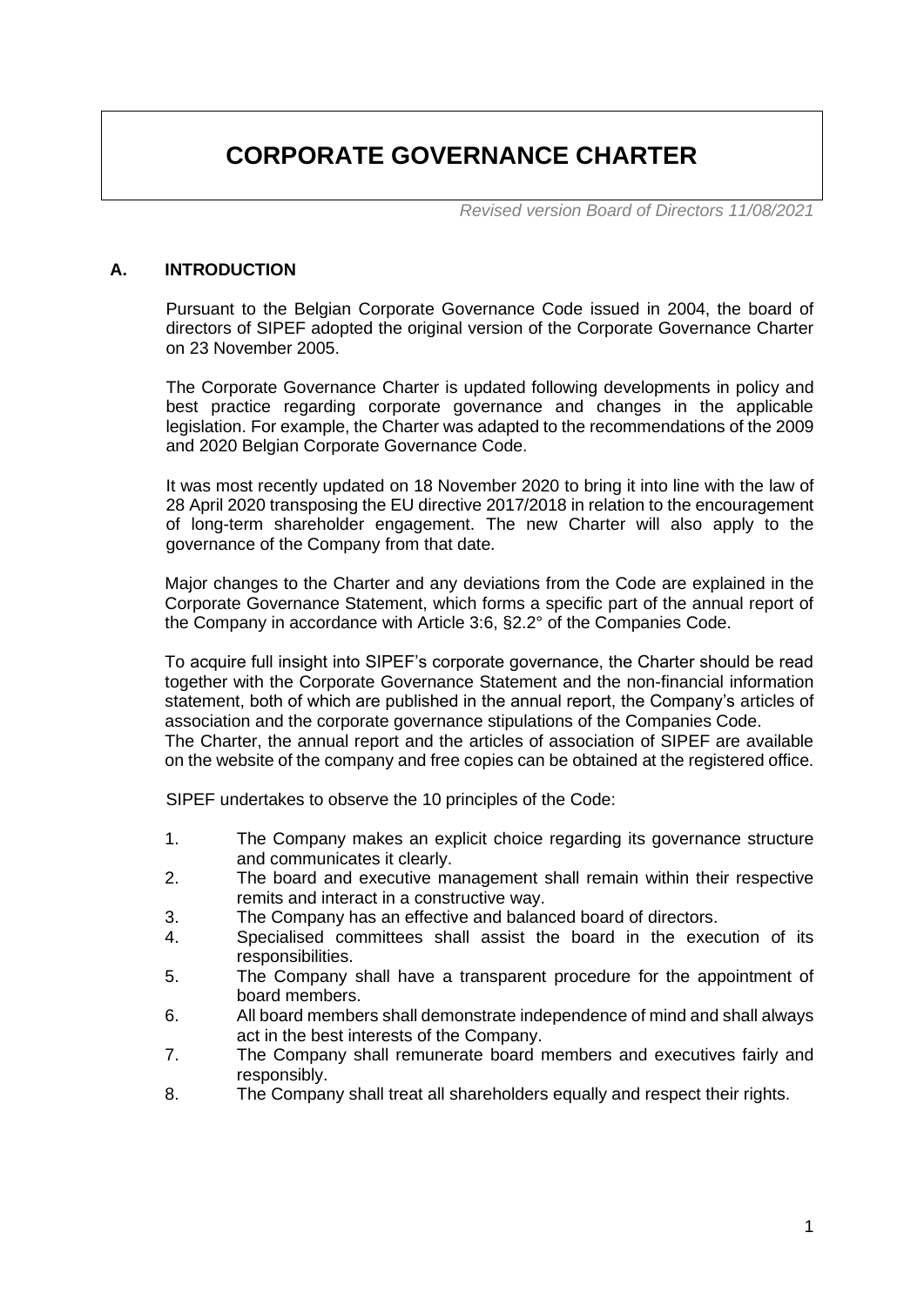- 9. The Company shall have a rigorous and transparent procedure for evaluating its governance.
- 10. The Company shall publicly report on the application of the Code.

#### **B. DEFINITIONS**

In this Charter, the following concepts are defined as follows:

**"Charter"**: the Corporate Governance Charter.

**"Closed Period"**: The period of 60 calendar days immediately preceding the publication of the annual or interim financial statements of the Company, including the date of publication or if these financial statements are announced within a period of less than 60 days after the end of the financial year or after the interim financial statements are finalized, the period from the end of the financial year or the finalization of the interim financial statements up to and including the publication date, provided that this period cannot be shorter than 30 calendar days immediately preceding the publication; if the results are published after the stock exchange has closed the closed period runs up to and including the day after the publication;

**"Code"**: the 2020 Belgian Corporate Governance Code.

**"Companies Code":** the 2019 Belgian companies code ("Wetboek van Vennootschappen en Verenigingen"), as amended from time to time.

#### **"Company": SIPEF**

**"Financial Instruments of the Company"**: shares and debt instruments and all other financial instruments in the broadest sense linked thereto or derived thereof, as further defined in point (15) of Article 4 (1) of Directive 2014/65/EU on markets in financial instruments and amending Directive 2002/92/EC and Directive 2011/61/EU. This definition includes, amongst others:

- a) shares;
- b) options and warrants;
- c) (convertible) bonds; and
- d) preferential rights entitling the holder thereof to subscribe for shares, warrants or (convertible) bonds,

as well as all other subscription or exchange rights, forwards, futures, swaps and other derivatives in relation to the instruments mentioned under a) to d).

Financial Instruments also include instruments not covered by point a) to d), the price or value of which depends on or has an effect on the price or value of a financial instrument referred to in those points.

This also includes Financial Instruments, such as derived instruments that are issued or offered by third parties.

**"FSMA"**: Financial Services and Markets Authority.

**"Group"**: the Company, the companies over which the Company exercises (exclusive or joint) control within the meaning of Article 1:14 §1 of the Companies Code and "Verdant Bioscience Pte Ltd", as well as all companies exclusively or jointly controlled by "Verdant Bioscience Pte Ltd", regardless of whether they are registered in Belgium or abroad.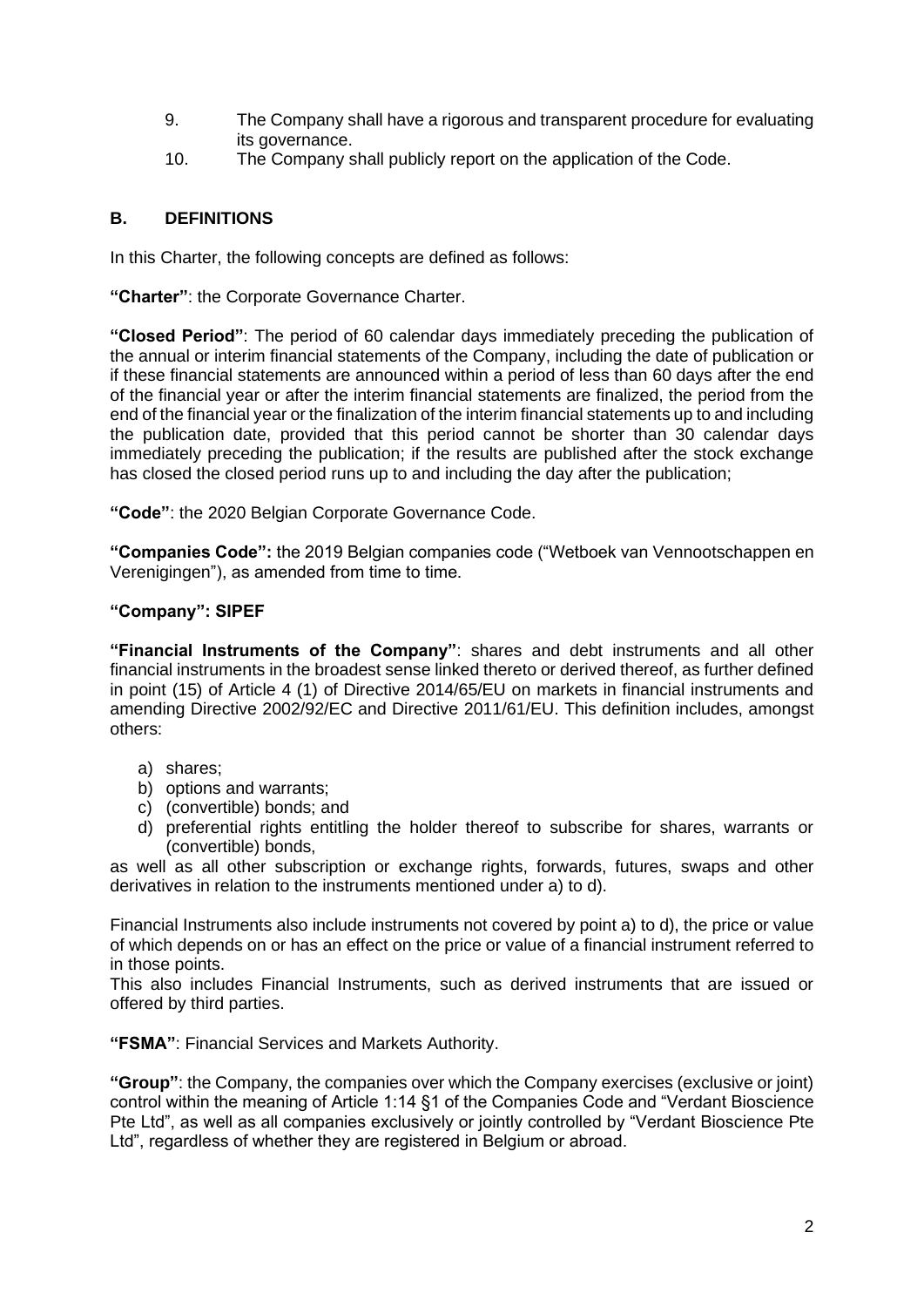**"Group Companies"**: the companies, other than the Company, that form part of the Group.

**"Inside information"**: any information of a precise nature which has not been made public, relating, directly or indirectly, to the Company or to one or more financial instruments of the Company and which, if it were made public, would be likely to have a significant effect on the prices of those financial instruments or on the price of related derivative financial instruments. It is assumed that information could significantly influence the price of financial instruments if an investor acting reasonably would probably base his or her investment decisions in part on this information.

Information is deemed to be concrete if it relates to a situation that exists or that can reasonably be expected to come into being, or an event that has occurred or can reasonably be expected to occur, and if the information is specific enough to draw a conclusion on the influence of the situation or event referred to above on the price of the Financial Instruments or the Financial Instruments derived from them.

An intermediate step in a process over time is deemed to be Inside Information if this intermediate step meets the criteria for Inside Information.

Information that is deemed to be Inside Information about a SIPEF share does not necessarily constitute Inside Information about a SIPEF bond. The establishment of Inside Information depends on the circumstances and the type of bond and must accordingly be done on a case by case basis.

**"Listed Group Company"**: a Group Company that is listed within the meaning of Article 1:11 of the Companies Code.

**"Market Abuse Regulation"** means Regulation (EU) No 596/2014 of the European Parliament and of the Council of 16 April 2014 on market abuse and repealing Directive 2003/6/EC of the European Parliament and of the Council and Commission Directives 2003/125/EC and 2004/72/EC.

**"Persons Closely Associated"** means with respect to a Person Discharging Managerial Responsibilities:

- a) a spouse, or a partner considered to be equivalent to a spouse in accordance with national law;
- b) a child who is, in accordance, with national law, dependent on the Person Discharging Managerial Responsibilities (including adopted children);
- c) a relative of the Person Discharging Managerial Responsibilities who has shared the same household with such a person for at least one year on the date of the Transaction concerned; or
- d) a legal person, trust or partnership, the managerial responsibilities of which are discharged by the Person Discharging Managerial Responsibilities or by a Person Closely Associated to such a person as referred to in point a), b) or c), which is directly or indirectly controlled by such a person, which is set up for the benefit of such a person, or the economic interests of which are substantially equivalent to those of such a person.

**"Persons Discharging Managerial Responsibilities"**: the members of the board of directors and of the executive committee of the Company.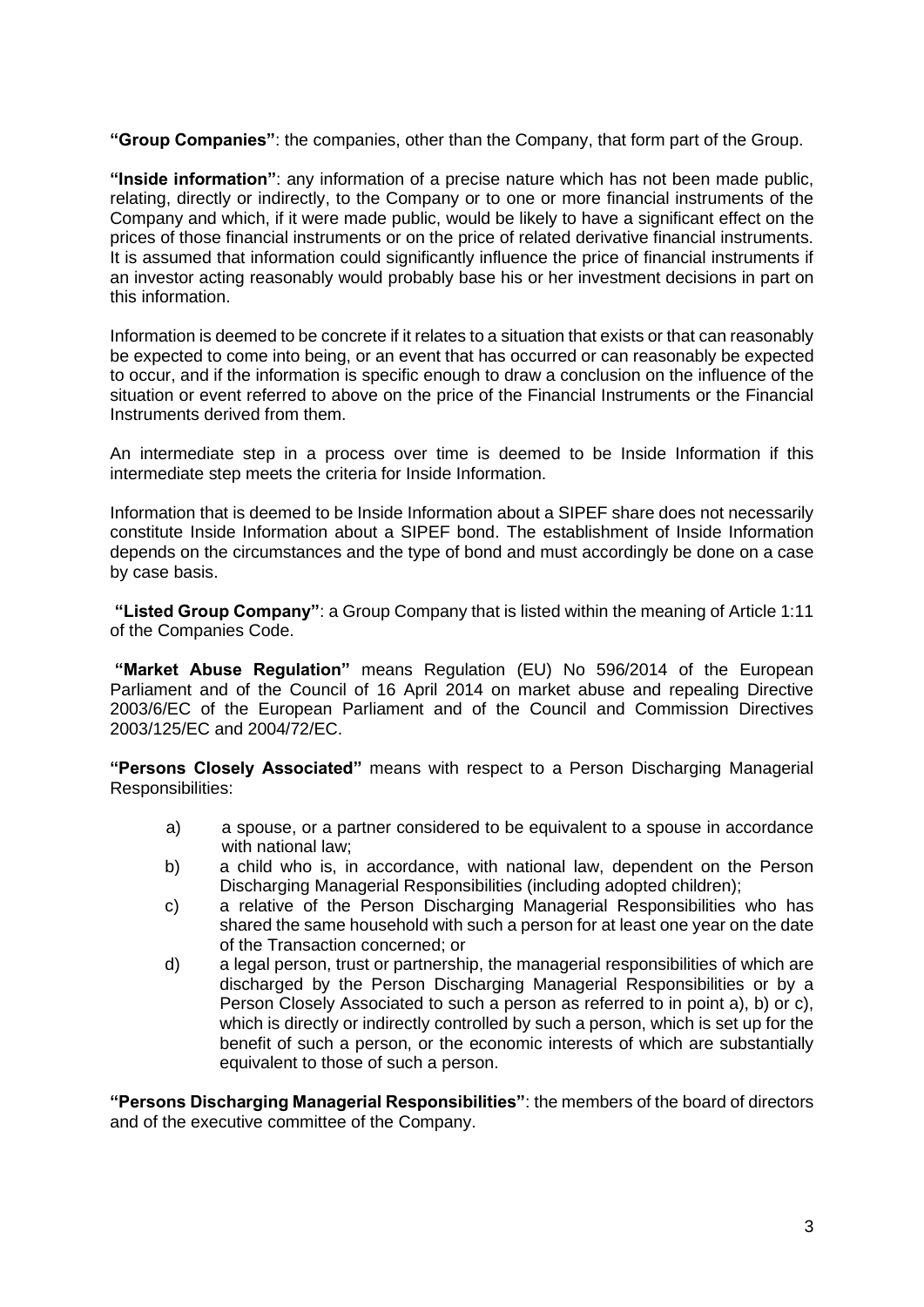**"Prohibited Period"**: the period from the date at which the board of directors or the executive committee of the Company or, as the case may be, a committee or person(s) mandated by them, takes the decision with respect to the existence of Inside Information up to and including the date at which one of the aforementioned bodies, committee or person(s) determines that the relevant information has lost its status of Inside Information.

**"Related Party"**: a party related in the meaning of the international accounting standards approved in accordance with regulation (EC) 1606/2002 (IAS 24)

**"Remuneration report"**: the remuneration report which forms a specific part of the Statement, in accordance with Article 7:100 §5, 3° of the Companies Code.

**"Staff Members"**: employees, self-employed staff members and directors of the Company, (as well as their respective legal successors) and physical persons acting on behalf of the selfemployed staff members which are non-physical persons for purposes of the performance of a services contract or as permanent representatives, respectively.

**"Statement"**: the corporate governance statement which forms a specific part of the annual report of the Company, in accordance with article 3:6, §2 of the Companies Code.

**"Transaction"**: includes all transactions, in the broadest sense of the word, in relation to Financial Instruments. The most common Transactions include:

- a) acquisition, disposal, subscription or exchange;
- b) acceptance or exercise of a stock option or warrant, and the disposal of shares stemming from the exercise of a stock option or warrant;
- c) gifts or donations made or received, and inheritances received;
- d) subscription to a capital increase or a bond issuance;
- e) acquisition, disposal or exercise of the rights, including put and call options, and warrants;
- f) conversion of a Financial Instrument into another Financial Instrument, including the conversion of convertible bonds to shares;
- g) lending or borrowing (including contracting, termination, assignment or renewal of securities loans); and
- h) vesting a pledge;

and **"Trade", "Trading"** shall have a corresponding meaning. This overview is nonexhaustive.

### **1. GOVERNANCE STRUCTURE OF THE COMPANY**

SIPEF has a traditional one-tier governance structure. The Board of Directors of 10 September 2019 opted for this structure as the most appropriate governance model for the Company. The Board will assess whether this governance structure remains appropriate for SIPEF at the end of 2024.

The board of directors is composed of non-executive directors and an executive director. Therefore, at least half of the members of the board are non-executive directors, some of whom meet the independence criteria.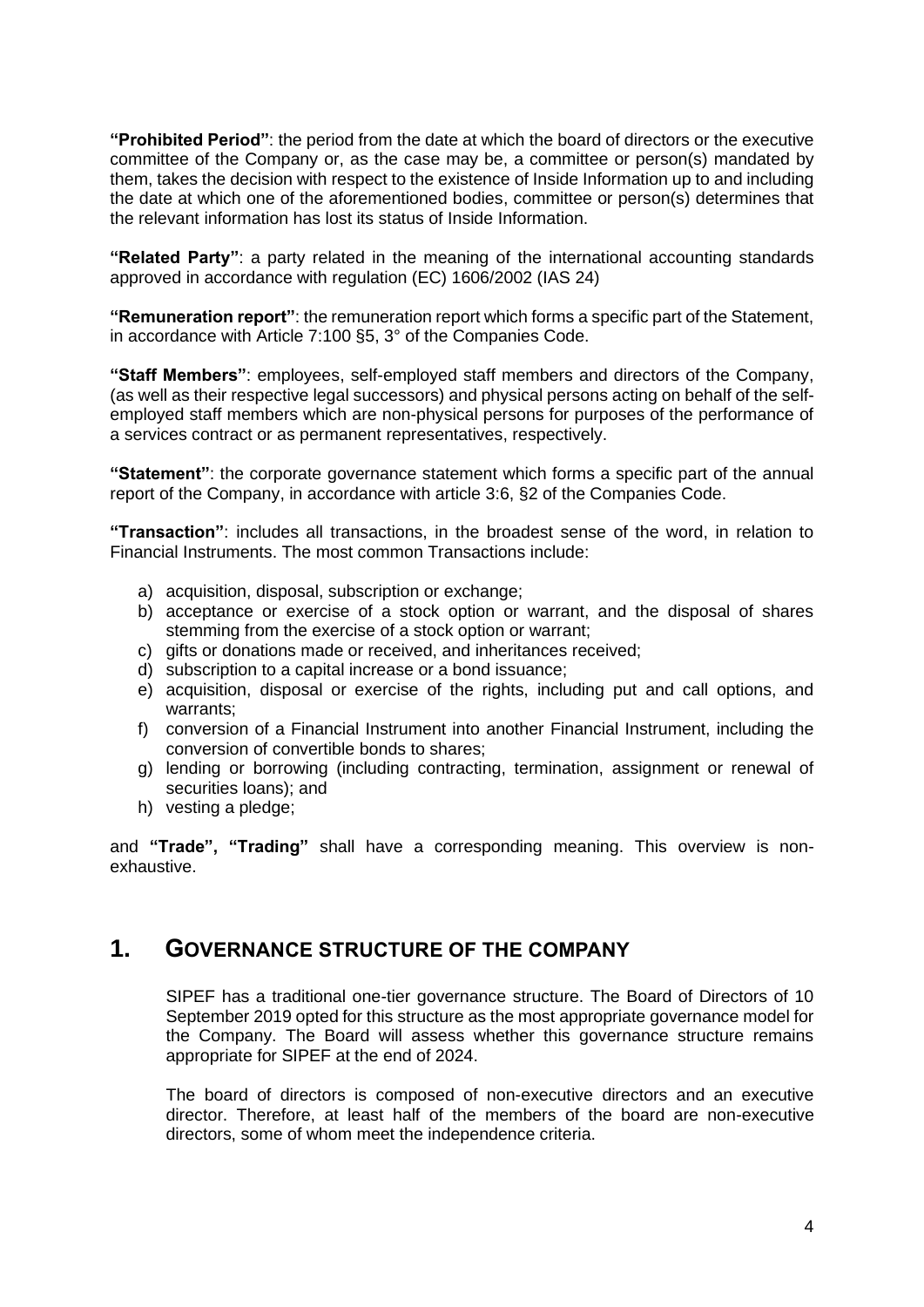The board currently consists of 10 directors, of which 3 are independent and 3 are female.

The control structure of the shareholding is not reflected in the composition of the board and no single individual or group of directors dominates decision making.

The board manages the Company as a collegial body and is accountable to the general meeting. It is authorised to perform all acts that are necessary or useful to achieve the object of the Company, except when the general meeting is authorised under the law. Its responsibilities include both policy formulation and supervision of the policy.

The board of directors delegated the daily management of the Company to a collegiate body, which, since 1 July 2014, is called the executive committee.

## **2. BOARD OF DIRECTORS**

#### *2.1. Composition*

#### **2.1.1. Number of directors**

Pursuant to Article 7:85, §1 of the Companies Code and the articles of association, the board of directors shall consist of at least three members. The number of members of the board of directors is not subject to any further statutory rules.

The board of directors shall attempt to limit the number of its members in order to allow for efficient deliberation and decision-making. On the other hand, the board of directors shall seek to ensure that it is comprised of a sufficient number of persons of integrity with diverse backgrounds who have the required knowledge and experience as well as complementary skills to perform their duties properly. The size of the board of directors must also allow the board to cope with changes in its composition without disrupting its operation.

#### **2.1.2. Procedure for appointment and reappointment**

The members of the board of directors are proposed by the board of directors and appointed by the general meeting.

The complete board of directors shall function as nomination committee (see below under 3.4).

Before expiry of the mandate of a director, in its capacity as nomination committee, the board of directors shall deliberate in time, in the absence of the director concerned, on the expediency of his/her reappointment.

Upon these deliberations, the board of directors shall first assess the personal contribution that the director concerned has made to the proper functioning, deliberation and decision-making of the board of directors during the term of his/her mandate. It will also assess whether the contribution of the director in question is aligned to the changing circumstances.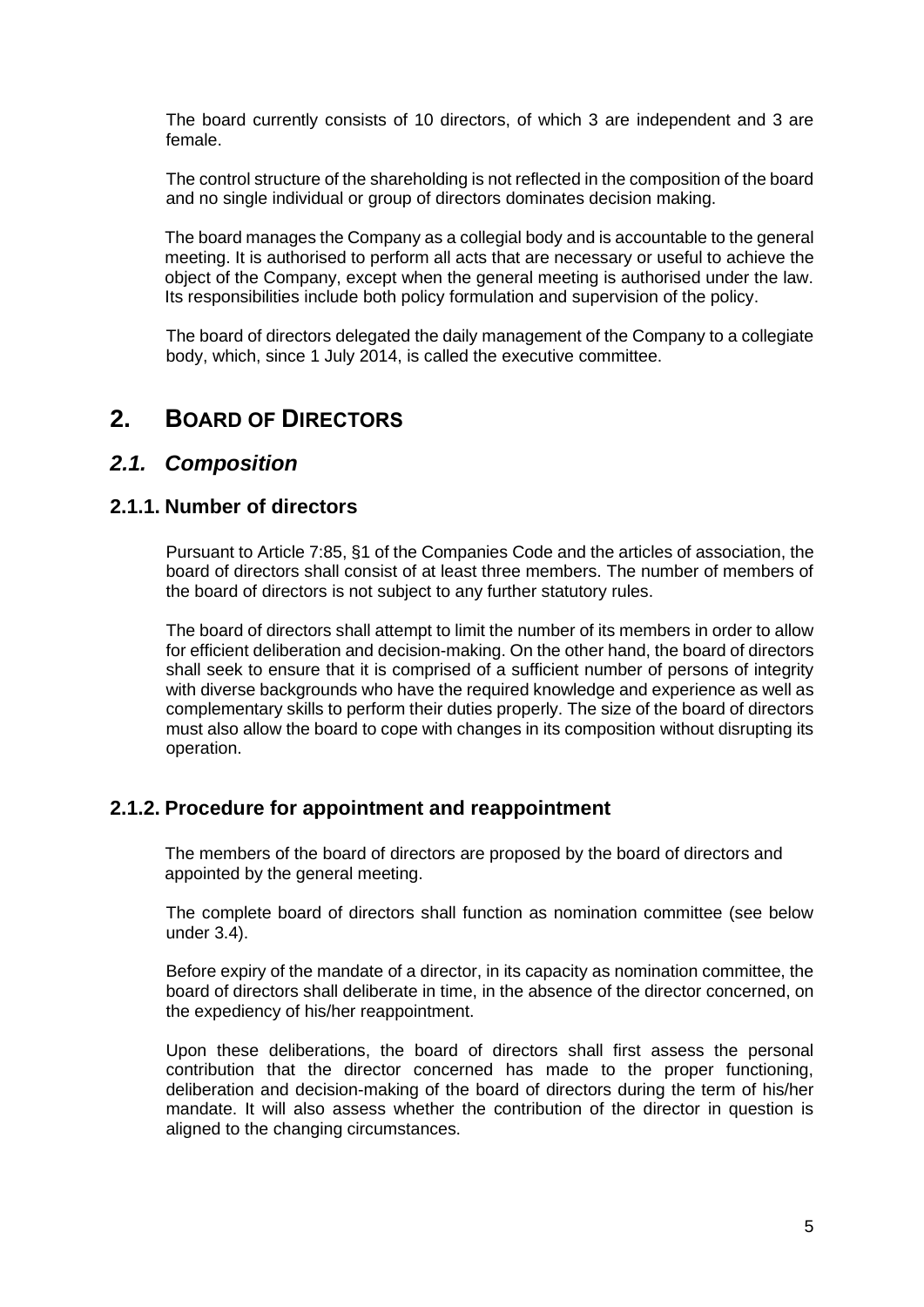If this assessment is positive, the board of directors shall consider, always in the absence of the director concerned, whether given his/her specific skills, knowledge and/or experience, a possible reappointment would contribute to the composition of a board of directors which collectively has the necessary skills to carry out its duties properly.

If this second assessment is positive as well, the board of directors shall recommend the director concerned, subject to his approval, to the shareholders meeting for reappointment.

In the event that the board of directors decides to propose a new candidate for appointment to the shareholders meeting, it shall consider one or more candidates who meet the following criteria:

- (i) Each candidate must have specific skills, knowledge and/or experience to complement the skills, knowledge and/or experience already present in the board of directors, so that the board of directors as a whole has the necessary skills to fulfill its duties properly. In preparation of this process, the board of directors shall draw up a profile of the new director.
- (ii) Each candidate must be available to carry out his duties as a director properly.
- (iii) Each candidate must have at least one of the following core competencies: (a) experience in reading and interpreting annual accounts and financial reports, (b) familiarity with one or several sectors in which the Group invests, (c) experience in managing a company, (d) knowledge of the functioning of the financial markets.
- (iv) In view of the gender diversity in the board of directors, the board shall consider the nomination of at least one person of the other gender as part of the selection procedure, every time and as long as not at least one third of the board of directors is composed of directors of the other gender.

The board of directors shall ensure that it has at its disposal (a) the curriculum vitae of each candidate, (b) a list of the current directorships of each candidate, and (c) if relevant, the information required to assess the independence of the candidate. The board of directors shall also allocate the necessary time to interview each candidate.

Finally, the board of directors shall select one candidate who it shall propose and recommend to the shareholders meeting. The name of the candidate director shall be set out in the notice convening the shareholders meeting, unless this is not in the interest of the Company.

The proposal to appoint that is made at the general meeting is accompanied by a recommendation of the board. The proposal states the proposed duration of the term of office, which cannot exceed four years. It is accompanied by the relevant information about the candidate's professional qualifications and the list of positions the candidate already holds.

Non-executive directors are not permitted to hold more than five directorships in listed companies.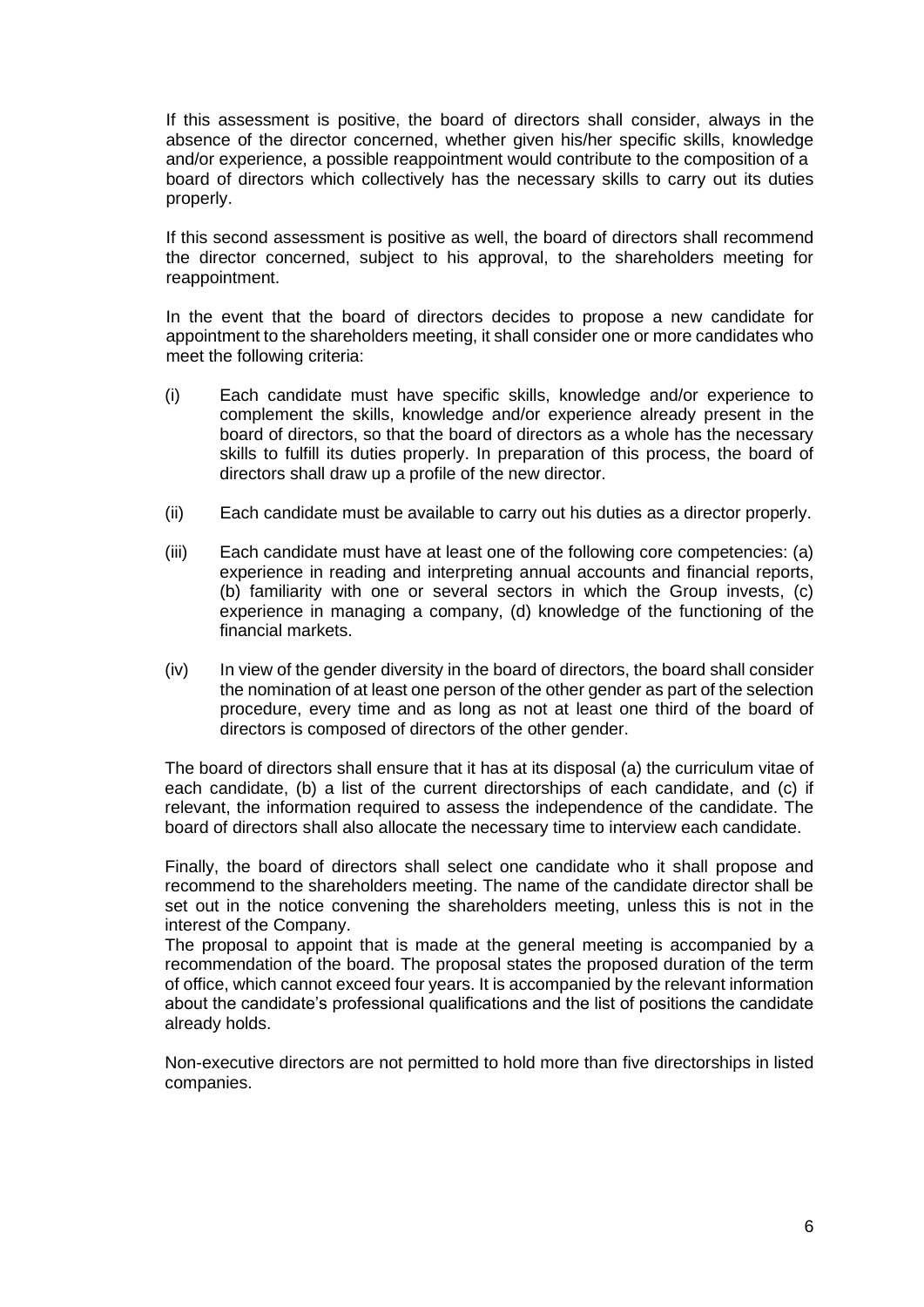If the proposal relates to an independent director, the candidate must confirm in writing that he considers that he is independent by virtue of the criteria stated below under point 2.1.4. In that case, the general meeting must also approve the independence of the director. The Company publishes this information in its annual report.

If the Board considers appointing the former CEO as director, it must ensure that the new CEO is given the required autonomy. If the former CEO is nominated by the board as chairman of the board, the positive and negatives implications of this decision must be weighed up. The Statement in the annual report must mention that such an appointment will not obstruct the required autonomy of the new CEO.

If a directorship of a specific director becomes vacant, the other directors have the right to designate a provisional replacement, provided they apply the aforementioned procedure and criteria regarding the selection of the new director. In such a case, the next general meeting will make the definitive appointment. If a directorship becomes vacant before the expiry of a mandate, the appointed director will complete the term of the mandate of the person he replaces.

### **2.1.3. Term**

Although it is statutorily determined that a mandate may last 6 years, directors are appointed for a period of 4 years. Mandates may be renewed.

The directors shall retire voluntarily from the board on the date of the annual meeting of the year in which they reach the age of 70.

In the interest of the company, the board of directors can request the concerned director to continue the current mandate after the age of 70 years.

### **2.1.4. Independence criteria**

The independent directors must meet the criteria set out in Article 3.5 of the Code.

The independence criteria are the following:

- 1) Not being a member of the executive management or exercising a function as a person entrusted with the daily management of the Company or a related company or person, and not have been in such a position for the previous three years before their appointment. Alternatively, no longer enjoying stock options of the Company related to this position;
- 2) Not having served for a total term of more than twelve years as a non-executive board member.
- 3) Not being an employee of the senior management (as defined in article 19, 2° of the law of 20 September 1948 regarding the organisation of the business industry), of the Company or a related company or person and not having been in such a position for the previous three years before their appointment. Alternatively, no longer enjoying stock options of the Company related to this position;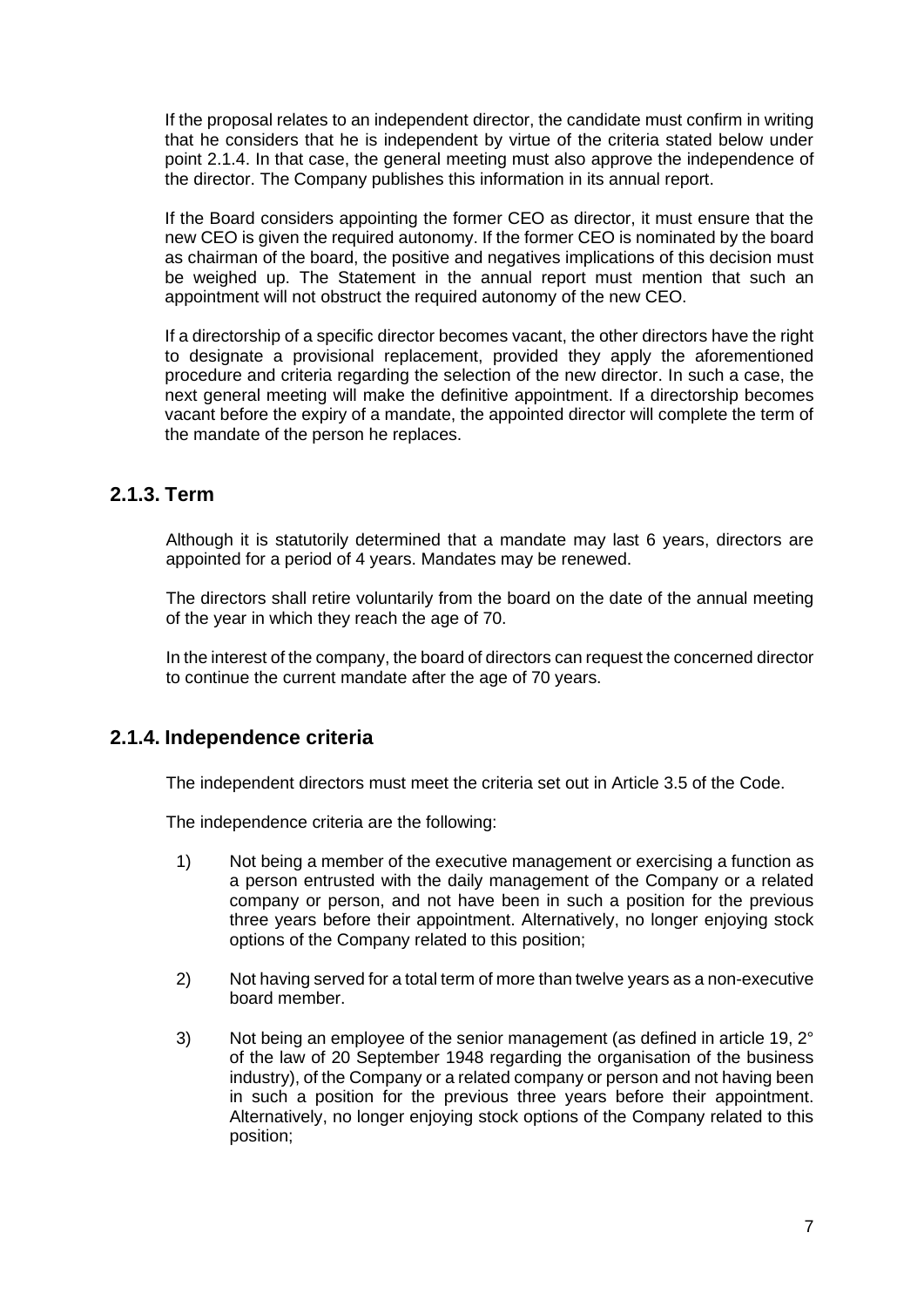- 4) Not receiving, or having received during their mandate or for a period of three years prior to their appointment, any significant remuneration or any other significant advantage of a patrimonial nature from the Company or from a related company or person apart from any fee they receive or have received as a non-executive board member;
- 5) a) Not holding any shares, either directly or indirectly, either alone or in concert, representing globally one tenth or more of the Company's capital or one tenth or more of the voting rights in the Company at the moment of the appointment at the time of the appointment;

b) Not having been nominated, in any circumstances, by a shareholder fulfilling the conditions covered under a);

- 6) Not maintaining nor having maintained in the past year before their appointment, a significant business relationship with the Company or a related company or person, either directly or as partner, shareholder, member of the board, member of the senior management (as defined in article 19, 2° of the law of 20 September 1948 regarding the organisation of the business industry) of a company or person who maintains such a relationship;
- 7) Not being or having been within the last three years before their appointment, a partner or a member of the audit team of the Company or a person who is or has been within the last three years before their appointment, the external auditor of the Company or a related company or person;
- 8) Not being an executive of another company in which an executive of the Company is a non-executive board member and not having other significant links with executive board members of the Company through involvement in other companies or bodies;
- 9) Not having, in the Company or a related company or person, a spouse, legal partner or close family member to the second degree, exercising a function as board member or executive or person entrusted with the daily management or an employee of the senior management (as defined in article 19,  $2^{\circ}$  of the law of 20 September 1948 regarding the organisation of the business industry) or falling in one of the other cases referred to in 1 to 8 above and as far as point 2 is concerned,, up to three years after the date on which the relevant relative has terminated his last term.

The articles of association of the Company do not provide for additional criteria.

If the board of directors proposes an independent director that does not meet these criteria to the general meeting, it must provide reasons why it deems the candidate to be independent.

Each independent director who no longer fulfils the conditions of independence must notify the board of directors of this immediately.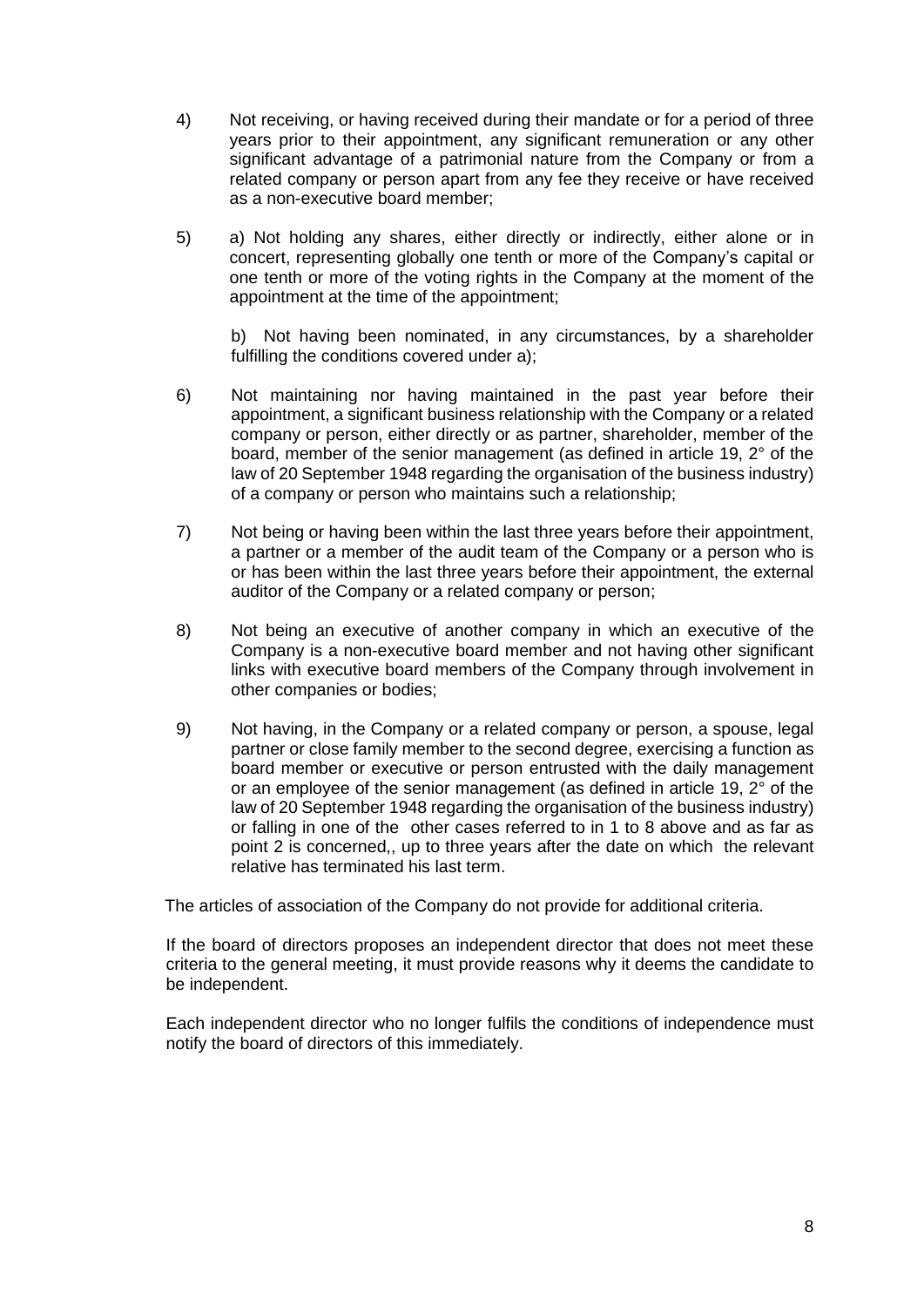## **2.1.5 Training and obligations of directors**

a. Training

The chairman of the board of directors ensures that new directors receive an adequate induction into:

- the values and objectives of the Group:
- the operation of the bodies of the Company;
- the specific responsibilities and duties of the director both as a member of the board of directors and as a member of any committee he she may sit on

and answers any questions of the new directors.

- b. Obligations
	- Before accepting the position, the director must take cognisance of the law and the regulatory texts in connection with his or her position and the special regulations of the Company that result from its articles of association and the internal rules of operation of the board;

When accepting the mandate, the director must confirm in writing to the Company that he accepts the content of the Charter and undertakes to comply with the provisions therein;

- In exercising his or her mandate, the director shall comply with the following principles:
	- . he maintains the highest standards of integrity and honesty;
	- . he takes part in the meetings of the board and the committees on which he sits and notifies the chairman of the board or the committee in question in advance if he is unable to take part;
	- . he spends sufficient time preparing the meeting and limits the number of engagements outside the Company in order to carry out his or her duties properly.
	- . he is available for advice, also outside of board meetings;
	- . he decides in the interest of the Company, in accordance with the principles of reasonableness and fairness, and maintains in all circumstances his or her independence of analysis and judgement;
	- . he respects the confidentiality of the information shared with him or her in the exercise of his or her mandate, with due consideration for the applicable rules;
	- . if he has been nominated on the recommendation of a important or controlling shareholder, he must ascertain that the interests and intentions of this shareholder are sufficiently clear and are made known to the board in good time;
	- . he notifies the chairman of the board of the existence of any conflict of interest and applies the stipulations of the internal rules and regulations of the board on this matter as well as the relevant legal stipulations;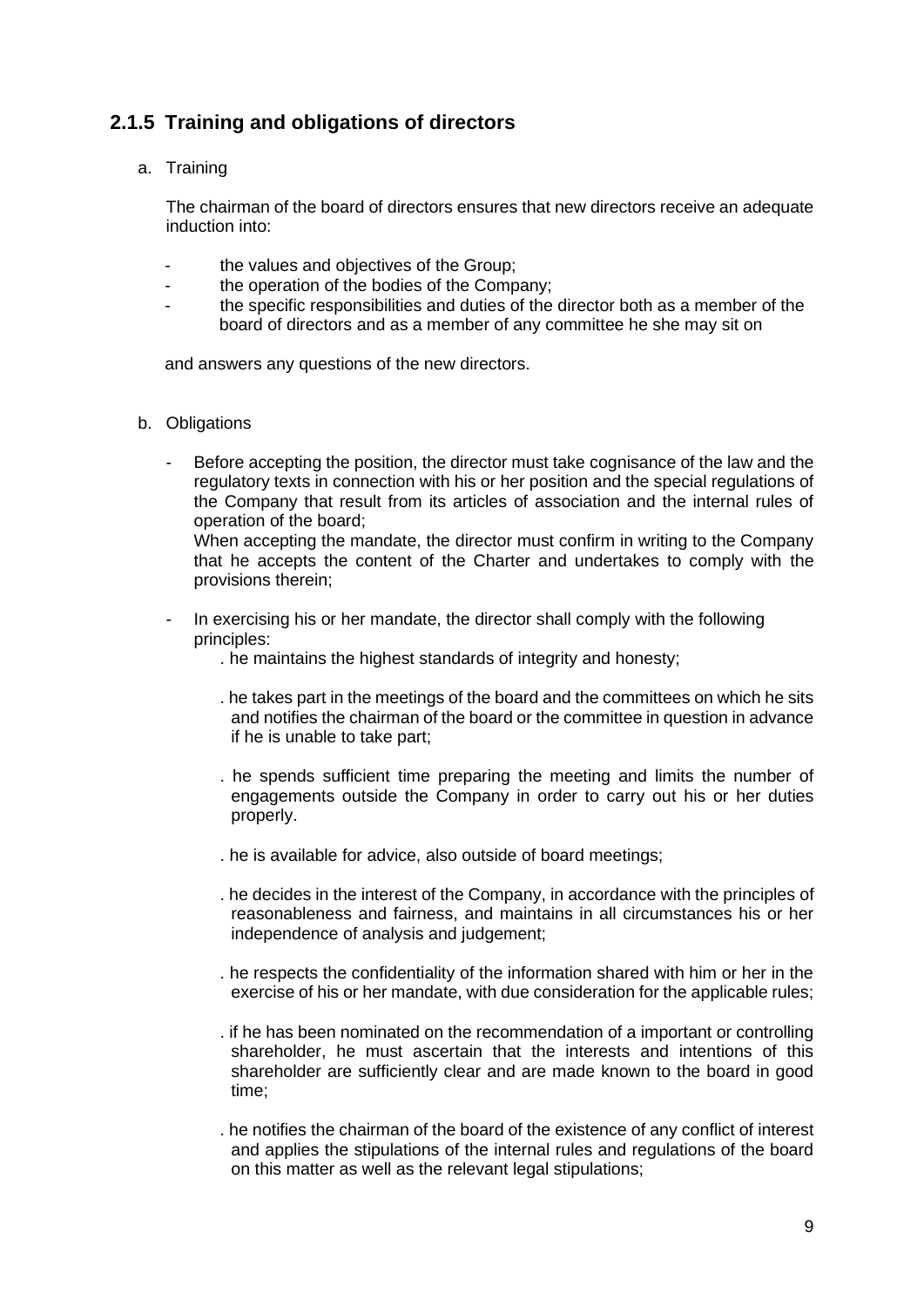- . he respects the confidentiality of the information shared with him or her in the exercise of his or her mandate, with due consideration for the applicable rules;
- . he refrains from disclosing any non-public information regarding the Company or the Group or any comment about the Company to the media, analysts or investors and refers these to the person of the Company responsible for communication.

### *2.2 Responsibilities of the Board of Directors*

As a general rule, the board of directors is responsible for the general management of SIPEF and for the supervision of the daily management, which is the responsibility of the executive committee.

Without prejudice to the powers that rest with the board of directors pursuant to the Companies Code, the main responsibilities of the board of directors can be summarized as follows:

- approval of the Company's possible objectives;
- setting of the medium-term and long-term strategy on the proposal of the executive committee;
- approval of the operational plans and main lines of the policy set out by the executive committee to implement the approved strategy of the company;
- approval of the main investments and disinvestments;
- analysis and determination of the financial resources;
- supervision of the participations on the basis of periodic reports from the executive committee;
- appointment of the chairman of the board of directors and the chairman of the executive committee (managing director) and definition of their respective responsibilities;
- appointment and dismissal of the members of the executive committee, in consultation with the managing director, as well as determination of their remuneration and of the main contract terms;
- determination of the powers and duties of the executive committee, in close consultation with the managing director;
- supervision of the policy and the functioning of the executive committee, granting the executive committee sufficient autonomy in order to allow it to carry out its duties properly;
- appraisal of the performance of the executive committee and the realization of the Company's strategy;
- determination of the remuneration policy for the non-executive directors and the members of the executive committee, with due consideration for the general remuneration context of the Company;
- approval of the composition, remuneration, responsibilities and operation of the advisory committees and appointment of the chairman of the remuneration committee;
- monitoring and reviewing the effectiveness of the advisory committees;
- establishment of a succession plan for the managing director and the other members of the executive committee and periodical evaluation of this plan;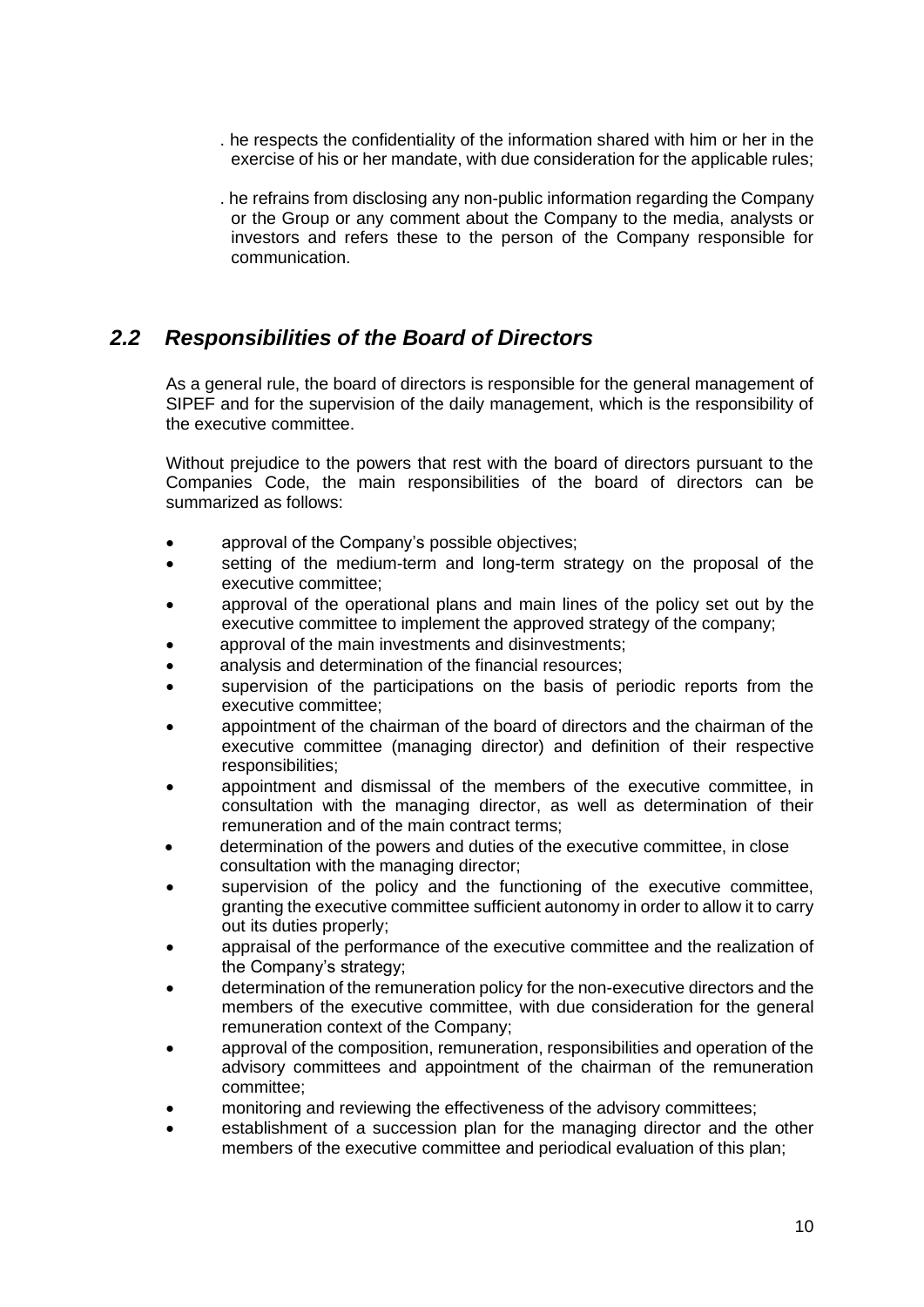- development of a procedure for selecting a substitute chairman to chair the board meetings when the chairman is absent and for the purpose of chairing discussions and decisions of the board in matters in which the chairman has a conflict of interests;
- approval of a code of conduct describing the rules of responsible and ethical conduct for the leadership and the employees of the Company and assessment on an annual basis of compliance with this code;
- examining and establishing the annual and interim financial statements (consolidated and non-consolidated) with a view to the integrity quality and timely disclosure of the Company's financial statements and other material financial and non-financial information disclosed to the shareholders and potential shareholders;
- establishing a framework of internal control and risk management proposed by the executive committee;
- reviewing the implementation of this framework, taking into account the review made by the audit committee;
- supervision of the performance of the external auditor taking into account the review made by the audit committee;
- description of the Company's internal control and risk management systems, to be disclosed in the Statement.
- establishing the budget:
- convening the general meeting and setting its agenda. In that context, making proposals to the general meeting for the appointment or reappointment of directors.

### *2.3. Deliberation and decision-making*

As a rule, the Board of Directors shall meet five (5) times a year on dates determined at the beginning of the year. In addition, the board of directors shall meet whenever the interests of the Company demand it and when at least two directors request this.

The meetings of the board of directors are called by the chairman or a director designated by the chairman.

The agenda of the meeting is set by the chairman in close consultation with the chairman of the executive committee and includes among other things every topic requested by a director.

The agenda shall be divided into items for approval, items for deliberation and items for information.

Except in the event of great urgency, the directors receive the agenda for the meeting with the appendices (such as a summary of the financial position of the Company, files regarding investment and divestment proposals, and periodical operational and statistical reports on the Group companies) at an appropriate time, well in advance and with due consideration for the confidentiality requirements.

The board of directors can deliberate validly if the majority of its members are present or represented at the meeting.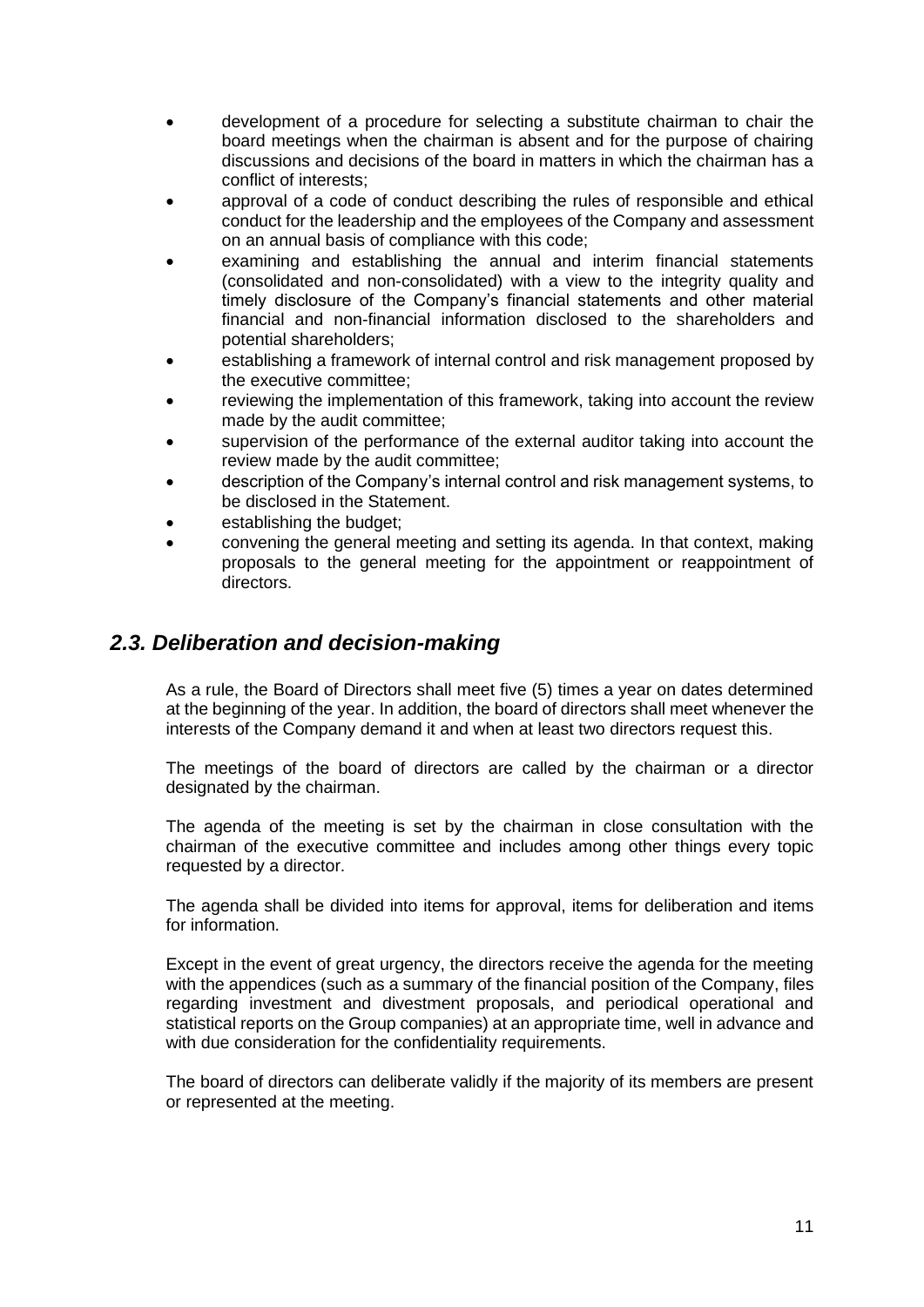A director who is unable to attend a meeting can give a proxy to another director, provided always that each director may represent only one other director. He can also take part in the discussions and votes of a meeting of the board using video, telephone or internet-based means.

A director or one or more members of the executive committee, shall explain the items on the agenda and give presentations to the board of directors.

The board of directors shall always endeavour to adopt resolutions by unanimous vote. If no consensus can be reached, the resolution shall be adopted by a simple majority of the votes. In case of equality, the vote of the chairman shall be decisive.

In preparation of certain decisions, the board of directors shall seek advice from the audit committee (see below under 3.2) and the remuneration committee (see below under 3.3.).

Except for the cases laid down by law, a director must have permission from the board of directors before calling in an independent expert to ask for advice at the expense of the Company.

### *2.4. Secretary of the Company*

The managing director exercises the role of secretary of the board of directors. He shall advise the directors on the legal and administrative aspects of all governance matters and clarify the rights and obligations of the Company. Under the direction of the chairman, he shall ensure a good information flow within the board and its committees and between the executive committee and the non-executive directors. He accurately notes down the essence of the discussions and decisions in the board meetings in the minutes. He shall regularly report on the board of directors' compliance with the rules concerning deliberation, decision-making and operation. Individual directors have access to him or her in his or her capacity of secretary of the Company. He facilitates the initial training and supports the professional development of the directors where necessary.

### *2.5. Representation*

Without prejudice to the general representation power of the board of directors acting as a collegiate body, the Company shall be represented by the managing director, by two directors acting jointly or by one director acting jointly with a member of the executive committee.

### *2.6. Role of the chairman*

The board of directors shall appoint a chairman from among its non-executive directors on the basis of his or her knowledge, skills, experience and mediation strength. If the board of directors would consider such to be in the best interest of the Company, after having carefully considered the positive and negative aspects, the former executive director can be appointed as chairman. In such event, a justification for the decision shall be given in the Statement.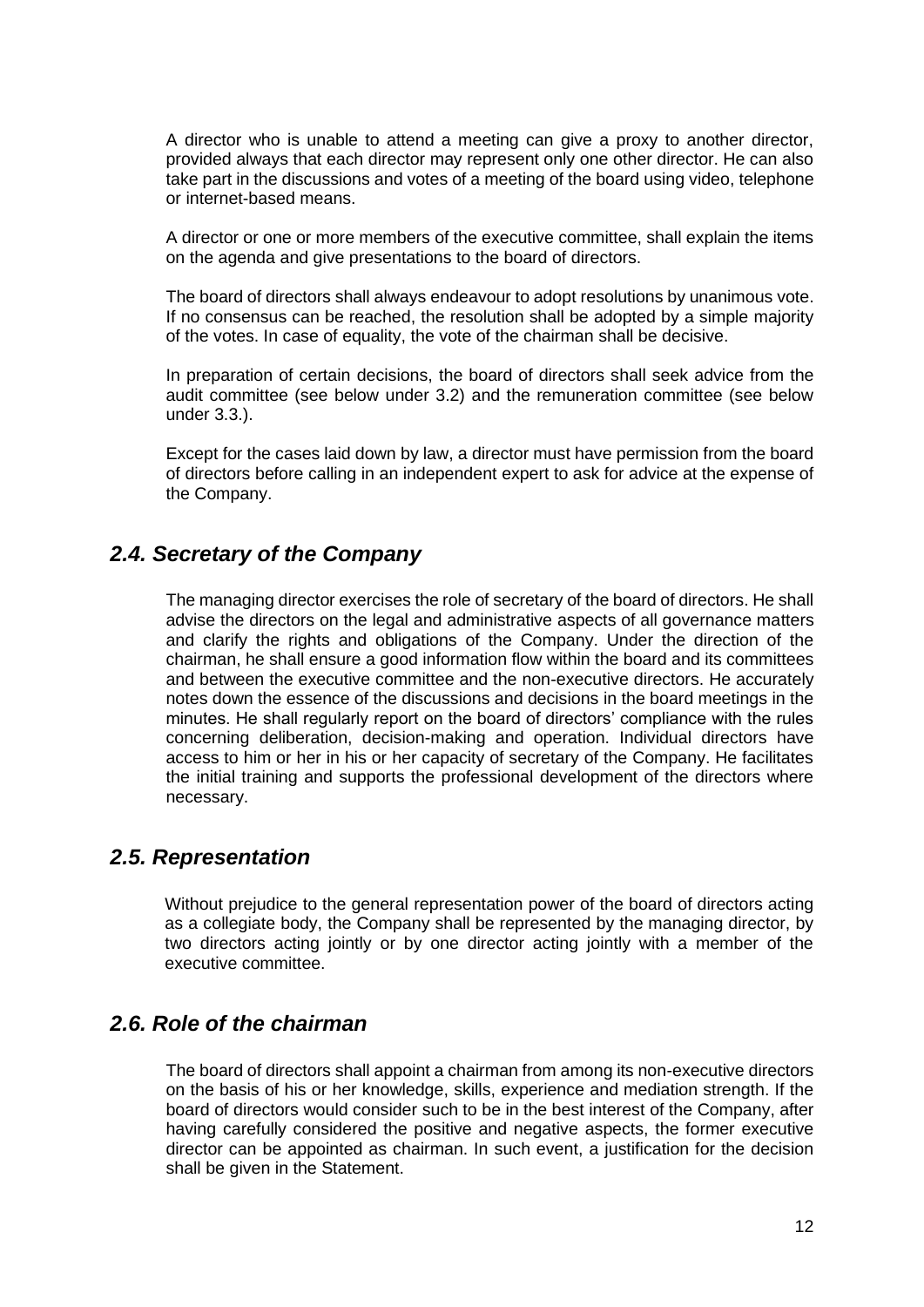The chairman shall have the following responsibilities:

- The chairman shall convene the meetings of the board of directors and set the agenda in consultation with the managing director. The agenda specifies which items are for information, for deliberation and for decision-making.
- The chairman, together with the managing director as the case may be, ensures that the procedures for preparing, deliberating and approving the resolutions and the implementation of decisions are properly followed.
- In meetings, the chairman leads the meeting and promotes a spirit of trust in which there is space for discussion and constructive criticism. The chairman shall ensure that the board has enough time for deliberation and discussion and that all directors are given a chance to speak during the deliberations and, where possible, resolutions are adopted by unanimous vote.
- The chairman shall ensure that, before the meeting, and, if necessary, between meetings, the directors receive accurate, concise, timely and clear information needed to investigate the items placed on the agenda; he ensures that all directors receive the same information with regard to the board.
- The chairman maintains close relations with the managing director and gives him support and advice. He shall also see to it that there is an ongoing and transparent dialogue between the directors and the members of the executive committee.
- The chairman shall take the initiative concerning the organization of various assessment procedures (see below under 2.8).
- The chairman shall see to it that committees are composed validly and that a chairman is appointed from among each committee.
- In the event of a conflict of interests as referred to in point 2.10, the chairman shall make sure that the internal rules and regulations of the board of directors and the stipulations of the Companies Code in connection with conflicts of interest are applied.
- The chairman ensures effective communication with the shareholders and sees to it that the directors are given and retain insight into the views of the shareholders and other important stakeholders.

At the shareholders meeting, the chairman shall ensure that the shareholders present can address questions to the directors and the external auditor concerning their reports and the agenda items and that the directors concerned and/or the external auditor give adequate answers to such questions (see below under 6). If needed, he asks institutional investors or their representatives to explain their voting behaviour.

• Within the framework of the continuous induction of the directors, the chairman shall ensure that the Company makes available the necessary resources to directors who wish to improve their knowledge of the Group or other knowledge that is useful for the execution of their mandate as a director or as a member of the audit committee or the remuneration committee.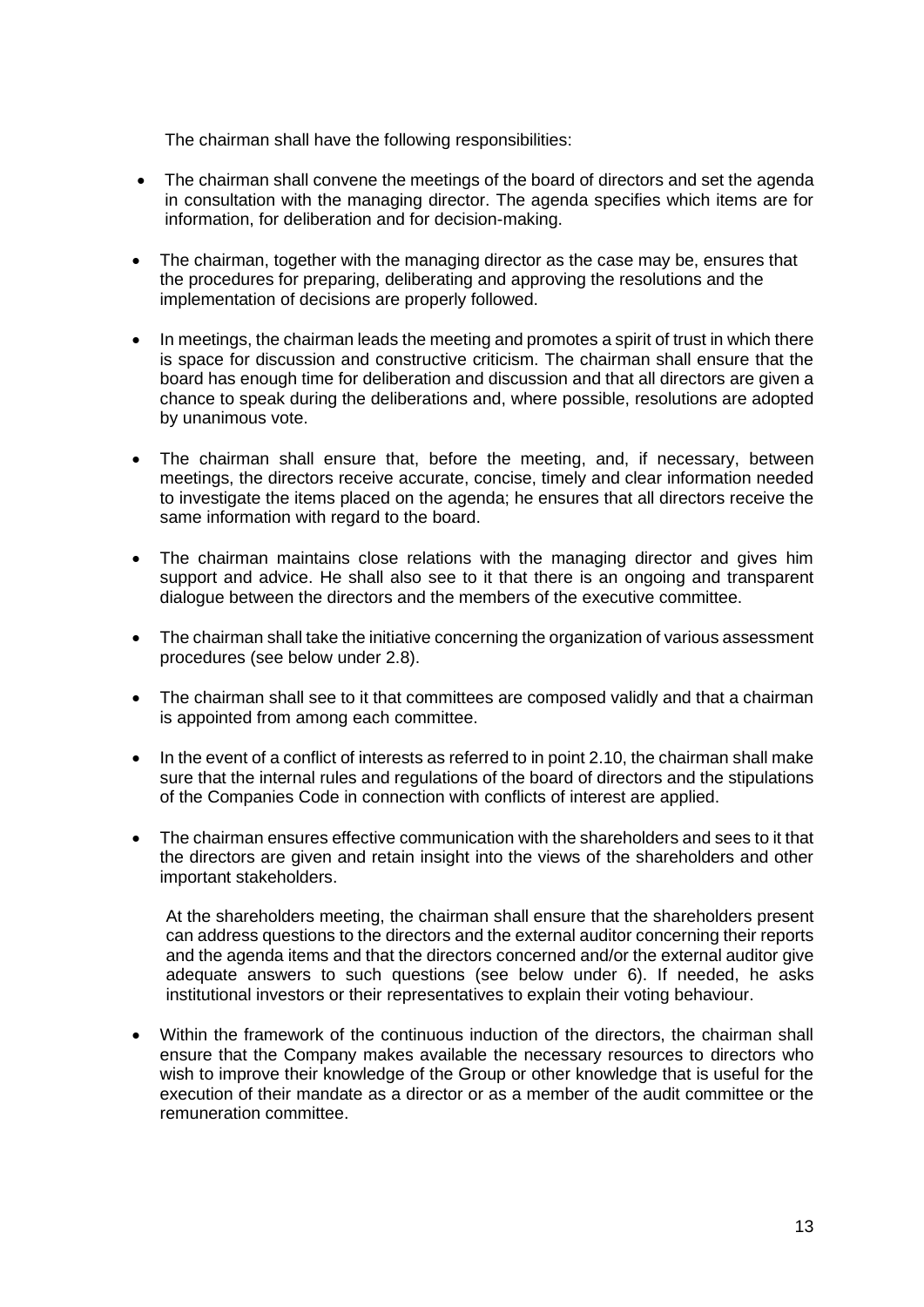- Finally, the chairman ensures that new directors receive an adequate induction into:
	- the values and objectives of the Group:
	- the operation of the bodies of the Company;
	- the specific responsibilities and duties of the director both as a member of the board of directors and as a member of any committee he may sit on

and answers any questions of the new directors.

### *2.7. Remuneration policy*

The board of directors establishes the remuneration policy for the non-executive directors, the managing director and other members of the executive committee on the proposal of the remuneration committee, which makes proposals on the basis of market practices. Subsequently, the board submits the remuneration policy to the general meeting of shareholders for approval in case of a material change of policy and at least every four years.

The board ensures that the remuneration policy is consistent with the general remuneration context of the Company.

The remuneration policy for the members of the executive committee describes the various components of the remuneration and establishes the proper balance between fixed and variable remuneration and financial and deferred remuneration (see point 4.5).

The board of directors determines the remuneration of the non-executive directors, the managing director and the other members of the executive committee on the proposal of the remuneration committee. It must, however, act in accordance with the remuneration policy approved by the general meeting and may only deviate from this policy in exceptional circumstances and according to the procedure laid down in the approved remuneration policy.

Moreover, the remuneration of the members of the board of directors is submitted to the general meeting for approval.

For exercising their director's mandate, the directors receive a fixed sum. The level of that amount shall take into account the role of the individual directors as ordinary board members and their specific positions as chairman of the board, chairman or member of a board committee, as well as their resulting responsibilities and commitment in time.

The non-executive directors do not receive any variable remuneration directly linked to the results of the Company and any shares of the Company. No share options are granted to non-executive directors.

SIPEF shall not grant loans or advances to its directors.

The board of directors also draws up a remuneration report that forms part of the Statement in the annual report and contains all the information prescribed by the Code and the companies code. The remuneration report is submitted annually to the general meeting, which has an advisory role. If a significant number of votes are cast against the remuneration report at the general meeting, the Company must explain in the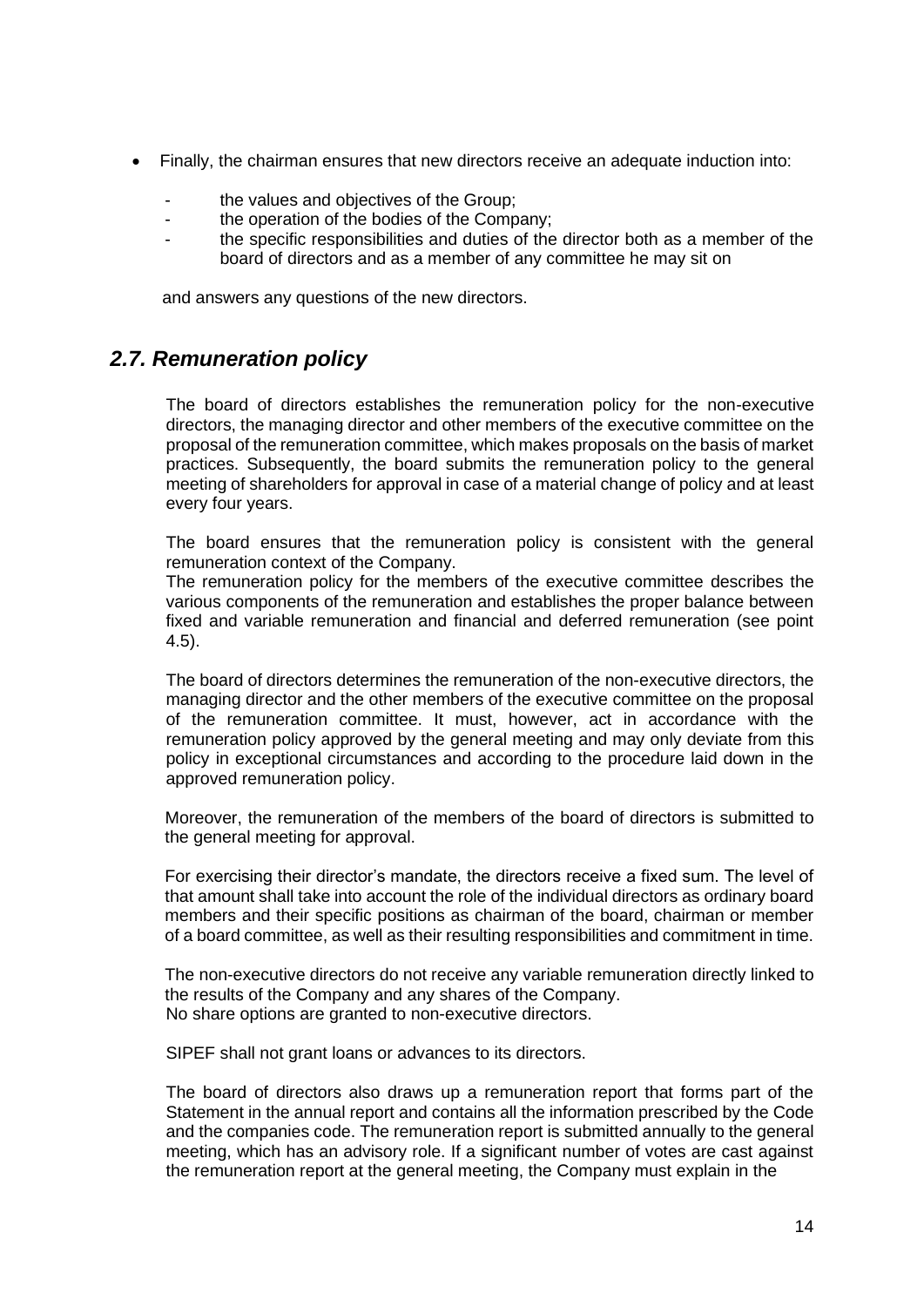following report how the concerns of those who voted against it have been taken into account.

### *2.8. Assessment*

On the initiative and under the lead of the chairman, the board of directors has initiated the following assessment procedures:

- Once every three (3) years the directors, possibly assisted by external experts, shall assess the size, composition and operation of the board of directors and its committees, as well as its relationship with the executive committee. Special attention shall be paid to the current composition of the board of directors and the committees, which shall be checked against its desired composition.
- Once a year the non-executive directors shall assess, in the absence of the managing director, the relationship between the board of directors and the executive committee.
- In view of the possible reappointment of a director, the other directors shall assess, in the absence of the director in question, the individual contribution of the director concerned to the proper operation, deliberation and decision-making of the board of directors (see 2.1.2. above).
- Once a year the directors shall assess compliance by the company's leadership and employees, with the code of conduct setting out the expectations in terms of responsible and ethical behaviour of these persons.

In the event that the said assessment procedures bring certain weaknesses to light, the board of directors shall provide appropriate solutions. Where appropriate, this may result in changes to the composition of the board of directors, for instance by proposing new directors for appointment or proposing not to re-elect sitting directors.

The Statement shall include information on the main features of the evaluation process of the board, its committees and of its individual directors.

### *2.9. Mandates in other companies outside the Group*

Non-executive directors shall have the right to sit on the board of directors of companies in which SIPEF does not have a participating interest provided that the performance of the mandate concerned does not, or could not, cause significant conflicts of interest and does not affect the proper performance of the directorship at SIPEF. However, they may not hold more than five (5) directorships in listed companies, including the directorship of SIPEF. Non-executive directors shall inform the chairman in good time of any change concerning their directorships.

The managing director and the other members of the executive committee may sit on the board of directors of other companies in which SIPEF does not have a participating interest after having consulted the board of directors. Time restrictions and potential conflicts of interest will be considered and weighed up against the opportunity for the professional development of the members.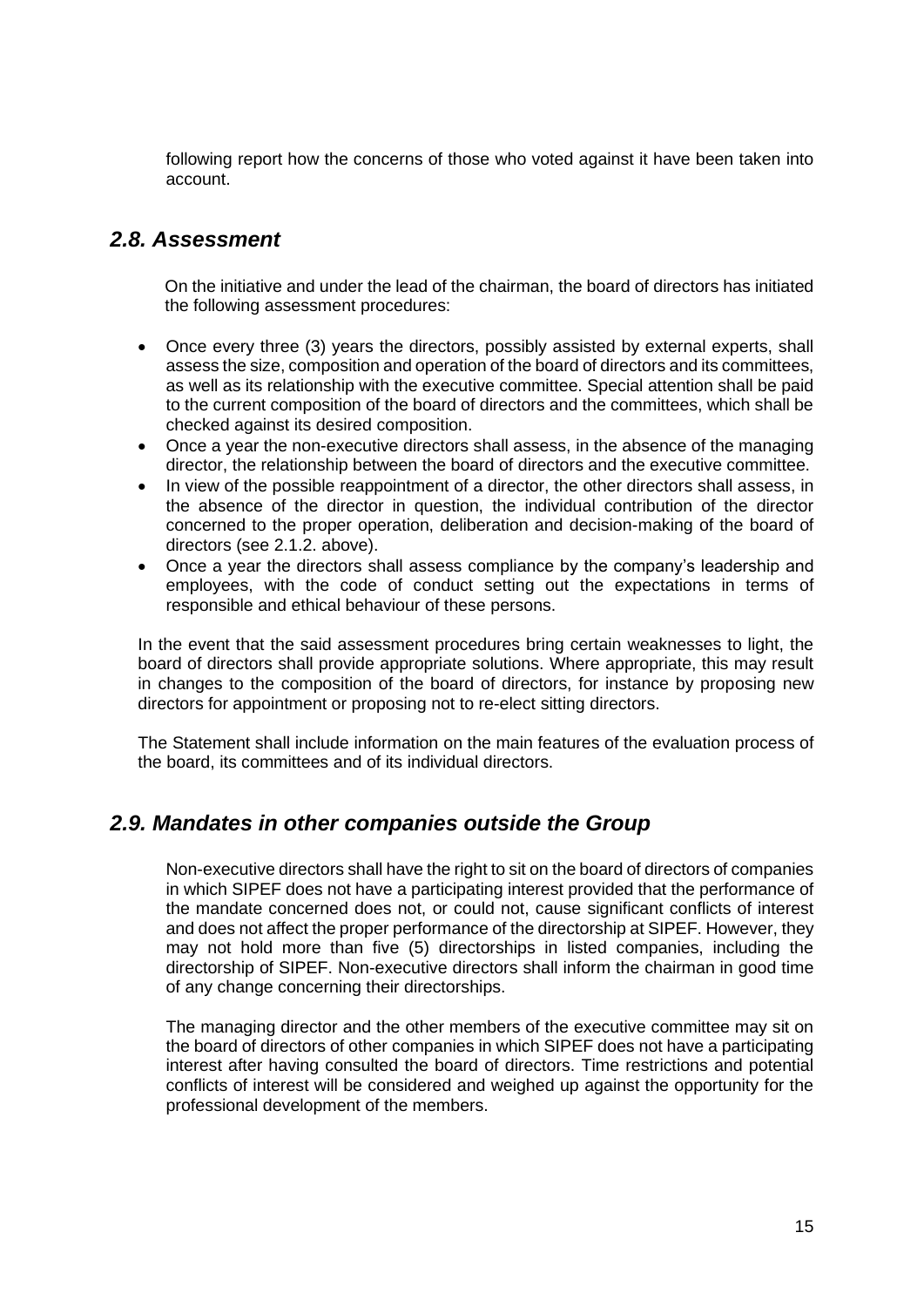### *2.10. Rules of conduct concerning conflicts of interest*

Transactions between the Company or one of its affiliated companies and a member of the board of directors shall always be conducted at market conditions. The same applies to transactions between the Company or one of its affiliated companies and a Person Closely Associated with a member of the board of directors.

Directors shall, as far as reasonably possible, avoid the occurrence of conflicts of interest.

If a director has a direct or indirect financial interest that is contrary to a decision or a transaction that comes under the authority of the board of directors, the procedure laid down in Article 7:96 of the Companies Code shall be applied and the director in question must also refrain from taking part in the discussion and vote. The decisions are validly adopted by a majority of the other members of the board who have taken part in the meeting.

There is no conflict of interest within the meaning of article 7:96 of the companies code if the transaction or decision relates to:

- a regular transaction at market conditions and under market guarantees; or
- a transaction or decision that comes about between companies whereby one holds 95% or more of the voting rights of the other or between companies whereby another company holds 95% or more of the voting rights of both.

If there is a conflict of interest on the part of a director other than a conflict of interest within the meaning of Article 7:96 of the Companies Code with regard to a matter that comes under the authority of the board of directors and regarding which it has to take a decision, the director concerned shall inform the other members of the board of directors thereof in advance. They shall then decide whether the director in question has to abstain from voting on the matter to which the conflict of interest relates. In such case, the director in question shall still be allowed to participate in the deliberations.

A conflict of interest other than a conflict of interest within the meaning of Article 7:96 of the Companies Code arises if:

- a Person Closely Associated with the director has a financial interest that is in conflict with a decision or a transaction of the Company;
- a company that does not form part of the Group and where the director or a Person Closely Associated with him/her holds a directorship or a management position, has a financial interest that is in conflict with a decision or a transaction of the Company;

except if this transaction or decision (i) gives rise to a conflict of interest within the meaning of Article 7:96 of the Companies Code, or (ii) relates to a customary transaction at market conditions.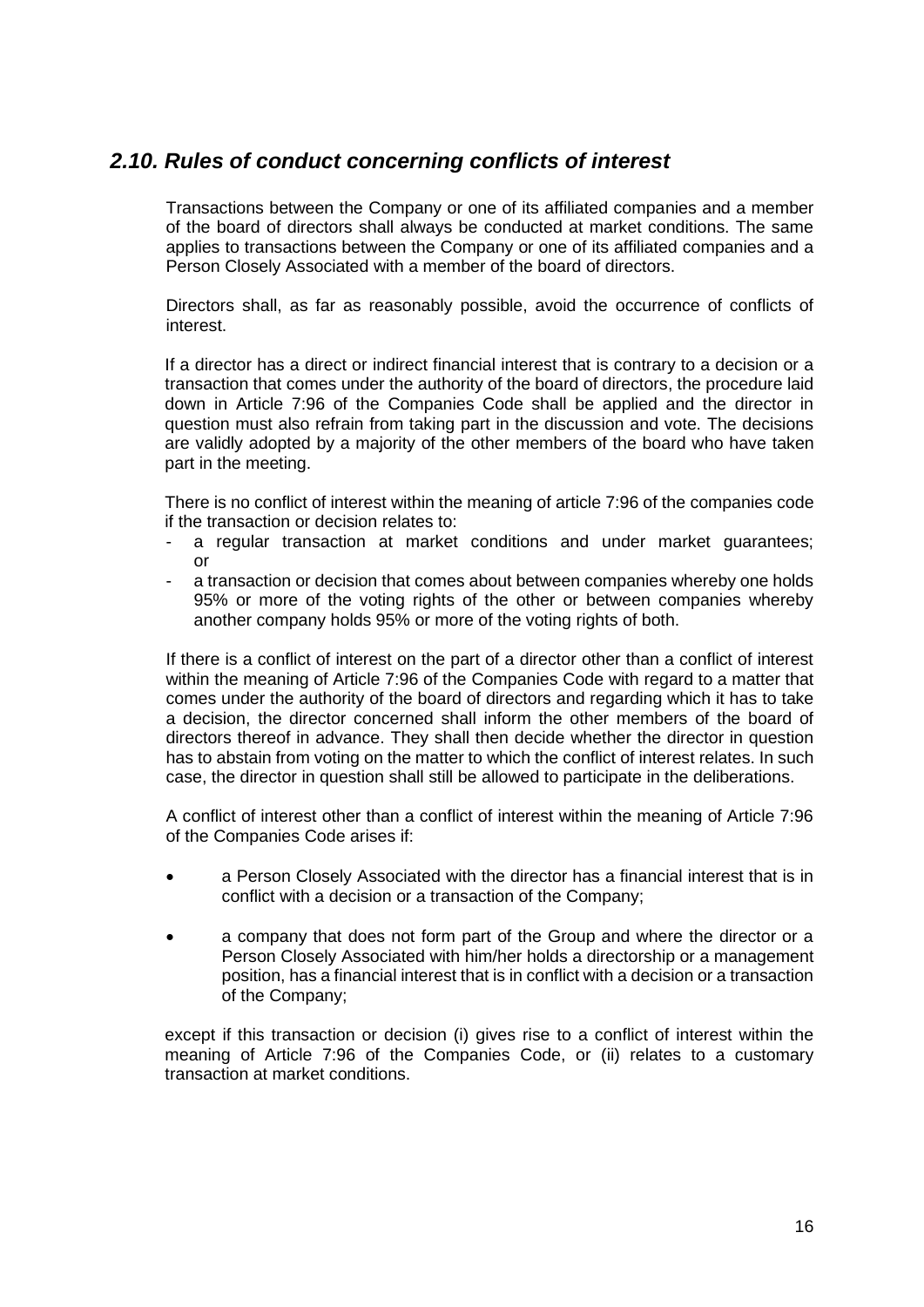If a transaction or decision that comes under the authority of the board of directors relates to:

- a Related Party of the Company, with the exception of its subsidiaries;
- a transaction entered into by an unlisted subsidiary with a Related Party;
- one or more subsidiaries of the Company in which the natural person or legal entity that has direct or indirect control of the Company, holds a participating interest constituting at least 25% of the capital of the Company, directly or indirectly through other natural persons or legal entities than the Company.

the procedure as set down in paragraphs 3, 4 and 4/1 of article 7:97 of the Companies Code applies.

That transaction must accordingly first be presented for assessment to a committee of three independent directors, assisted by one or more independent experts appointed by the committee if it deems it necessary. That committee issues a motivated recommendation in writing for the board of directors, which then deliberates on the basis of this recommendation and makes a decision on the proposed transaction, with due consideration for the procedures prescribed in article 7:96 and article 7:97 of the companies code. The decision or transaction to which the provisions of Section 7:97 of the Companies Code apply shall be announced publicly, at the latest at the time the decision is taken or the transaction is entered into. This announcement shall contain all the information prescribed by the Companies Code.

This procedure provided by article 7:97 of the Companies Code also applies to any decision of the board of directors to submit for approval to the general meeting, a proposal for contribution in kind by a Related Party, a proposal for merger, demerger or comparable transactions with a Related Party of the Company.

This procedure does not apply to:

- regular decisions and transactions that are made or done on market conditions and under market guarantees.
- decisions and transactions that represent less than 1% of the Company's net assets (the 1% threshold should be calculated over a 12-month period for transactions with the same Related Party);
- decisions and transactions relating to the remuneration or certain elements of the remuneration of the directors and persons in charge of the daily management of the Company;
- the acquisition or disposal of own shares, the distribution of interim dividends and capital increases in the framework of the authorized capital without limitation or cancellation of the preferential subscription right of the existing shareholders.

SIPEF's Financial Department, under the responsibility of the CFO, verifies annually whether the usual transactions or decisions with regard to Related Parties have been or are being made under market conditions and collaterals.

## **3. ADVISORY COMMITTEES**

The Board of Directors has set up two advisory committees, i.e. an audit committee and a remuneration committee. The Board of Directors as a whole shall act as a nomination committee.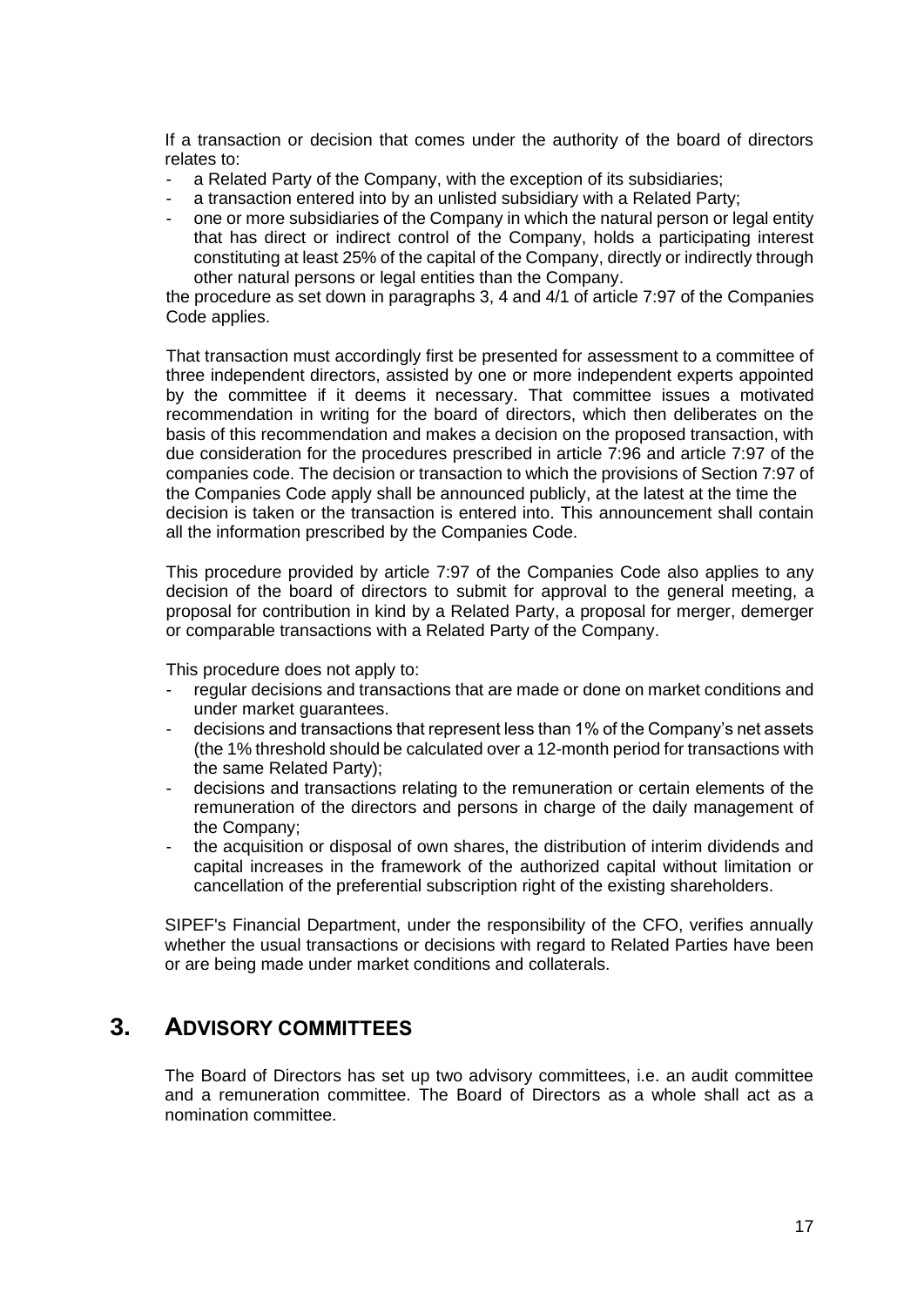## *3.1. Provisions applicable to all advisory committees*

#### **3.1.1. Composition**

Advisory committees shall consist of at least three members. The board of directors shall appoint from its members the members of such advisory committees for a period that shall not exceed the (remaining) term of the mandate of the director concerned. The board shall also ensure that a chairman is appointed for each committee.

Advisory committees shall have the right to invite third parties, including SIPEF nondirectors, to take part in their meetings.

#### **3.1.2. Role and responsibilities**

Unless otherwise laid down by law, the advisory committees have a purely advisory function. They shall be responsible for the examination of specific issues and the formulation of recommendations to the board of directors.

The board of directors shall supervise the advisory committees. It shall determine the responsibilities, composition and operation of the advisory committees.

#### **3.1.3. Operation**

The Board of Directors shall assign the necessary resources and powers to the advisory committees that are required to fulfill their duties properly.

The meetings of the advisory committees shall be convened by the chairman of the committee concerned.

An advisory committee can deliberate validly only if at least half of its members are present in person.

If a member of an advisory committee is unable to attend a meeting, he can give a proxy to another member of this committee. A member of an advisory committee can represent only one other member of the committee concerned. Each member can also take part in the discussions and votes of a meeting of this committee by teleconferencing or videoconferencing or by means of internet-based means of communication.

Members of the executive and senior management may be invited to attend committee meetings and give relevant information and insights relating to their area of responsibility. Each advisory committee also has the possibility to speak with every relevant person without a member of executive management being present. Each committee, as far as this is deemed useful, may obtain assistance from one or more external advisors in the performance of its mandate and do so at the expense of the Company, subject to the permission of the board of directors.

The committees shall always endeavour to adopt resolutions by unanimous vote. If no consensus can be reached, the resolution shall be adopted by a simple majority of the votes.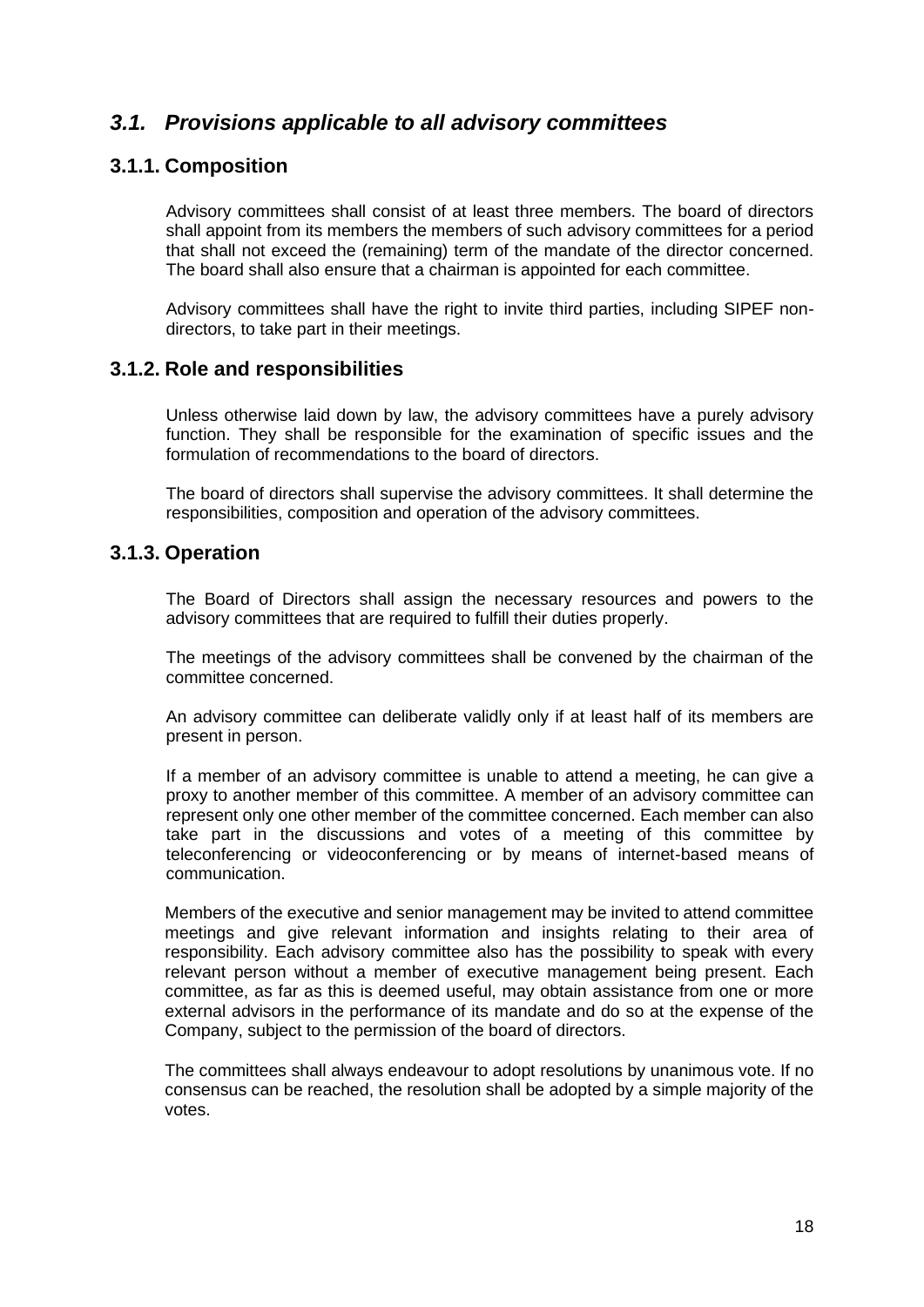After each advisory committee, the board of directors shall receive the minutes of the meeting on the findings and recommendations of the committee as well as oral feedback in the next board meeting.

## *3.2. Audit committee*

Without prejudice to the provisions of 3.1 that are applicable to all advisory committees and the relevant provisions of the Companies Code, the following rules shall apply to the composition, role and operation of the audit committee.

### **3.2.1. Composition**

The audit committee shall be composed exclusively of non-executive directors; the majority shall be independent directors and at least one of them shall have accounting and auditing expertise.

Furthermore, the members of the audit committee have collective expertise in the field of activities of the Company.

The committee appoints one of its members as chairman. The chairman of the board of directors cannot chair the audit committee. Even if the chairman of the board of directors is not appointed as a member of the audit committee, he shall nevertheless hold a continuous invitation to attend its meetings. A representative of the reference shareholders will be invited to attend all meetings of the committee as an observer, without being a member of the committee.

Unless the audit committee stipulates otherwise, the chairman of the executive committee and the CFO shall have the right to attend the meetings of the audit committee.

The audit committee has the right to hear third parties, including the persons who are responsible for keeping the accounts and the external auditor, and to invite these people to its meetings, possibly in the absence of the chairman of the executive committee and the CFO.

### **3.2.2. Role**

The audit committee supports the board in the fulfilment of its monitoring responsibilities for the purposes of control in the widest sense, including the risks. Consequently, it performs the duties as specified in article 7:119 of the Companies Code.

The audit engagement of the audit committee and the reporting duty associated to it relates to the Company and all companies belonging to the Group. Furthermore, the audit committee shall also endeavour, within the legal limits, to obtain relevant information from the audit committees of the other Group Companies.

#### *(a) Financial reporting*

The audit committee shall ensure that the financial reports of the Company give a true, fair and clear picture of the situation and the prospects of the Company and the Group. On the basis of an audit programme that has been approved by it, the audit committee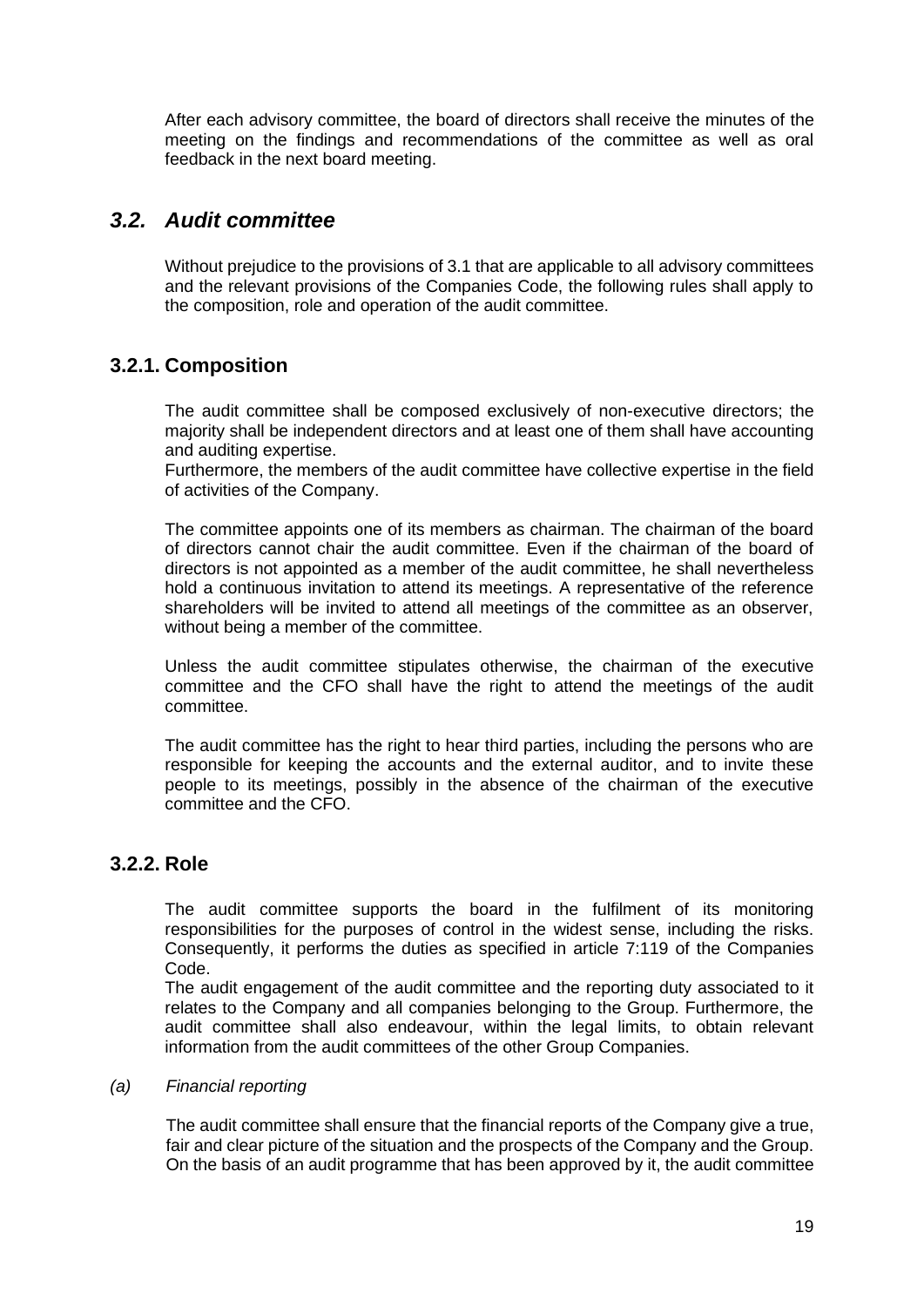shall check in particular any annual, half yearly and quarterly financial information before it is published.

The audit committee shall monitor the correct and consistent application of the Group's accounting standards and valuation rules and, if required, shall make recommendations to review these.

The CFO shall inform the audit committee of the methods used to account for significant and unusual transactions in situations where their accounting treatment may be open to different approaches.

The audit committee shall discuss significant financial reporting issues with one or more members of the executive committee and the external auditor.

#### *(b) Internal control and risk management*

At least once a year the audit committee shall review the internal control and risk management systems of the Company set up by the management in order to ensure that the main risks (including those relating to compliance with existing legislation and regulations) have been properly identified, managed and disclosed.

The audit committee shall review the statements on internal control and risk management included in the annual report.

The Staff Members may directly inform the chairman of the Board of Directors and/or the chairman of the audit committee of any irregularities as regards financial reporting or other matters. The chairman/chairmen concerned shall ensure an appropriate treatment of this information. If deemed necessary, the audit committee shall, upon request of the chairman of the Board of Directors and/or the chairman of the audit committee, conduct an investigation that is in proportion to the seriousness of the reported irregularities.

#### *(c) Internal audit*

There is currently no internal audit function at Company level. At least once per year, the audit committee examines the necessity of the Company setting up an internal audit function.

In addition, at least once per year the audit committee shall receive a summary of the internal audit activities of the operational companies of the Group, which are monitored and coordinated by the Company's CFO. On the basis of this reporting, the committee assesses the performance and efficiency of the local internal audit functions.

#### *(d) External audit*

The audit committee shall make recommendations to the board of directors on the selection, appointment, renewal or dismissal of the external auditor as well as his remuneration and other conditions of appointment. Except in certain cases of mandate renewal, the audit committee presents a recommendation to the board of directors with at least two options for the audit mandate, stating a motivated preference for one of the options. This recommendation is drawn up after a selection procedure that meets the requirements of article 16§ 3 of the EU Regulation (Regulation 537/2014 on specific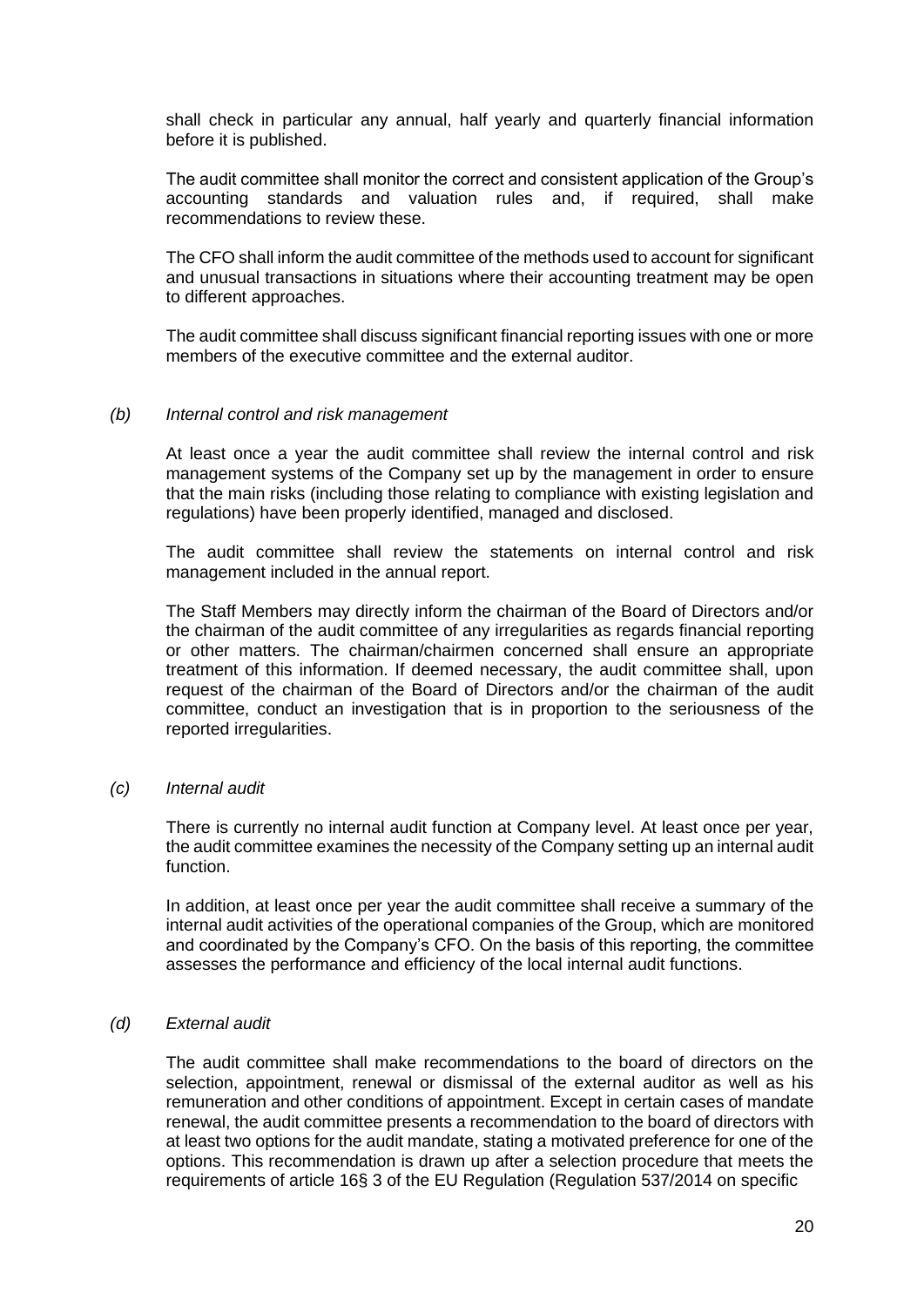requirements regarding statutory audit of public-interest entities). The audit committee is responsible for ensuring that this selection procedure is conducted in the proper way.

The audit committee shall assess the independence of the external auditor. The external auditor is required to annually confirm to the audit committee in writing its independence vis-à-vis the Company. The external auditor confers with the audit committee on the threats to his independence and the safety measures which are taken to curtail those threats, as underpinned by him.

The audit committee shall also monitor the nature and scope of the non-audit services carried out by the external auditor, which can be split up in accordance with the EU Regulation, in non-audit services that are (a) excluded, (b) permissible only after examination by the audit committee, and (c) permissible without referral to the audit committee. The external auditor informs the audit committee annually of the non-audit services carried out.

The audit committee may grant exemptions for certain non-audit services that are prohibited in principle ((b) above) provided certain conditions are met. Contrary to the purely advisory authority of the audit committee, it has exclusive decision-making power in this matter.

The audit committee also ensures that the following quantitative restrictions are respected for the permitted non-audit services: the fees for non-audit services must not exceed 70% of the fees for audit services. The calculation is made across three financial years and comprises the fees invoiced by the external auditor to the parent company of the Company, the Company itself and the subsidiaries of the Company.

The audit committee shall be informed of the work programme of the external auditor. The external auditor reports to the audit committee on important matters which came to light in the framework of his statutory audit, and more specifically on significant shortcomings in the internal control with respect to the financial reporting. The report of the external auditor also includes a description of the risks of a material interest considered to be most significant, a summary of the response of the external auditor to those risks and, if relevant, important remarks in relation to the risks ("Key Audit Matters").

The audit committee shall review the effectiveness of the external audit process, as well as the executive committee's responsiveness to the recommendations made by the external auditor in his *management letter*.

As the occasion arises, the audit committee shall investigate the issues that have given rise to the resignation of the external auditor and make recommendations as to any action to be taken.

The external auditor can contact the chairman of the audit committee and the chairman of the board of directors directly.

#### **3.2.3. Operation**

The audit committee meets whenever it deems it necessary to properly perform its duties, but at least four (4) times a year.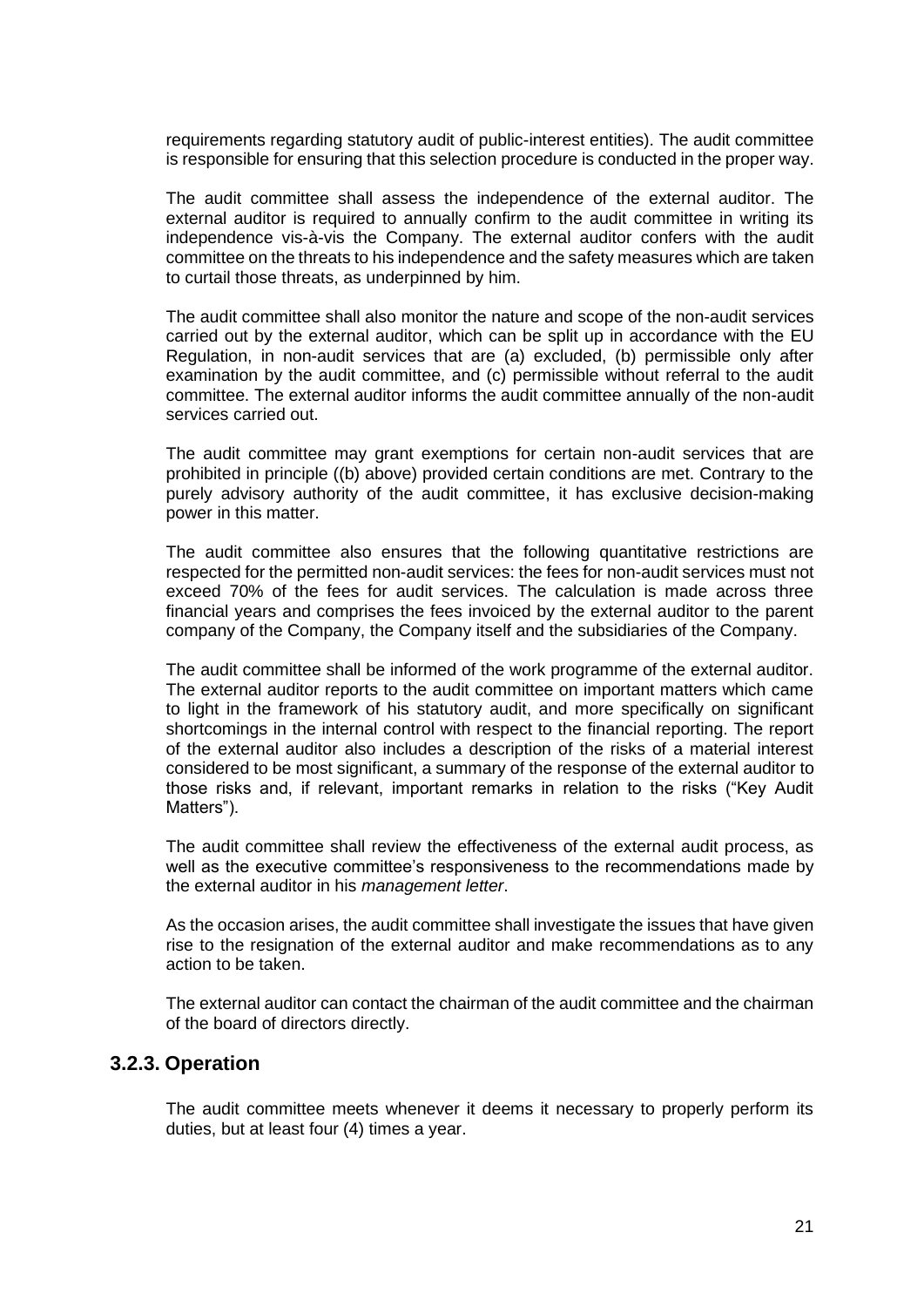Regularly, and at least every three years, the audit committee shall review its effectiveness and formulate the necessary recommendations for the board of directors.

At least twice a year the audit committee shall discuss with the external auditor matters relating to the operation of the audit committee as well as any issues that have arisen during the audit process.

### *3.3. Remuneration committee*

Without prejudice to the provisions laid down in 3.1 that apply to all advisory committees, the following rules shall apply to the composition, role and operation of the remuneration committee.

### **3.3.1. Composition**

The remuneration committee shall consist exclusively of non-executive directors of which the majority shall be independent directors.

The remuneration committee shall be chaired by the chairman of the board of directors or by another non-executive director. The chairman is appointed by the board of directors.

Unless the remuneration committee decides otherwise, the chairman of the executive committee shall have the right to attend the meetings of the remuneration committee. The chairman of the executive committee shall always be present with advisory vote when the remuneration of the other members of the executive committee is discussed.

The chairman of the board of directors and a representative of the reference shareholders will be invited to attend all meetings of the committee as an observer, without being a member of the committee.

The members of the remuneration committee dispose of the required expertise in the field of remuneration policy.

### **3.3.2. Role**

The remuneration committee shall advise the board of directors concerning the remuneration of the members of the board of directors and the executive committee.

In particular, the remuneration committee shall:

- make recommendations to the board of directors regarding the remuneration policy for the directors and regarding proposals resulting from this policy for approval by the shareholders meeting;
- formulate proposals concerning the remuneration policy for the members of the executive committee. This remuneration policy shall include amongst others the main contract terms (including severance conditions and pension schemes) and criteria for determining the remuneration;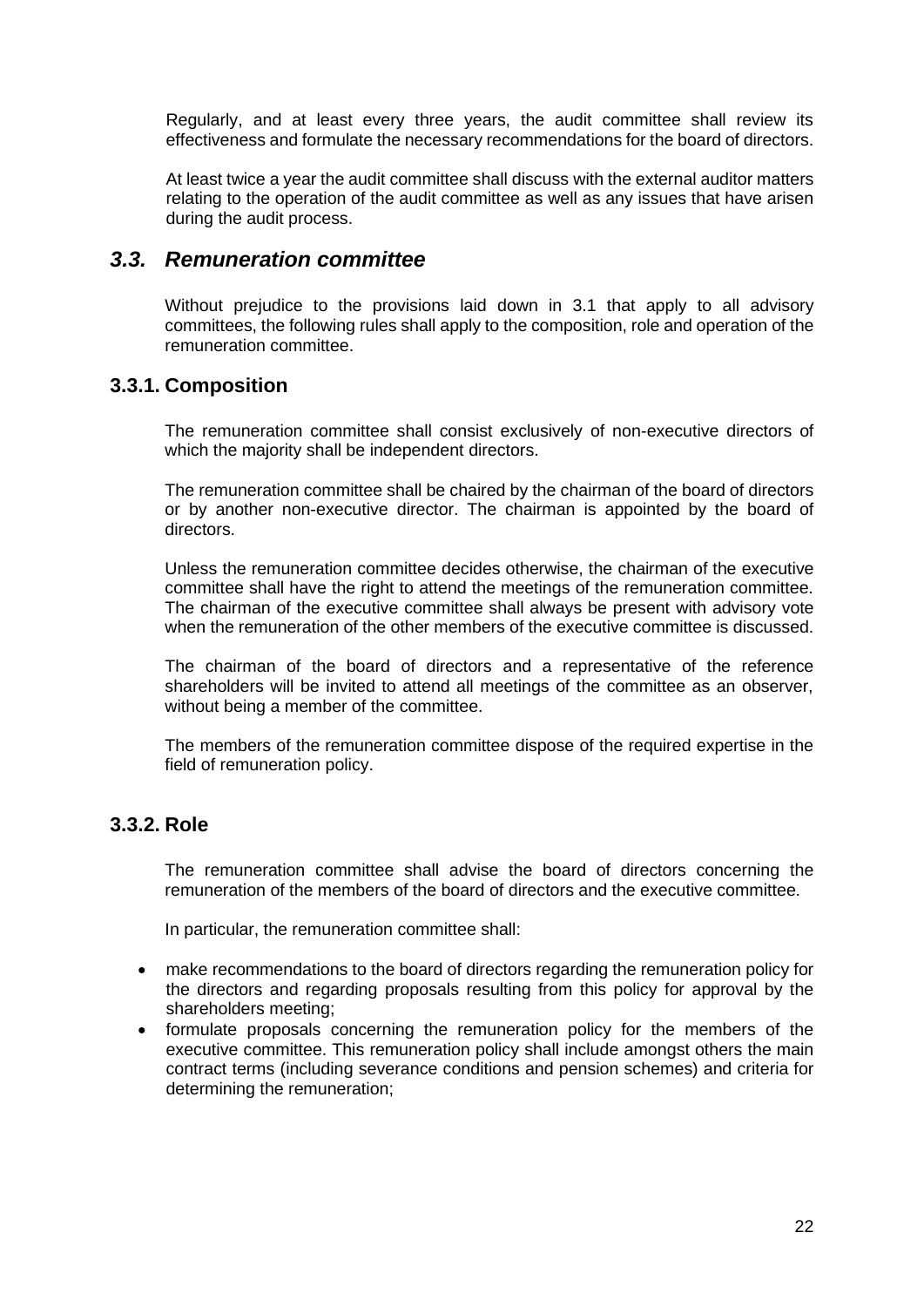- make recommendations on the individual remuneration for directors and members of the executive committee (including variable remuneration and long-term incentive schemes such as stock options and other financial instruments and severance payments), as well as on possible resolutions to be proposed to the shareholders' meeting in connection therewith;
- assess the performance of the members of the executive committee, with the exception of the performance of the managing director, in consultation with the latter;
- prepare the Remuneration report which shall be integrated in the Statement by the board of directors;
- comment on the Remuneration report at the annual shareholders' meeting.

### **3.3.3. Operation**

The remuneration committee meets whenever it deems it necessary to properly perform its duties, but at least two (2) times a year.

At meetings in which the remuneration of an individual member of the remuneration committee is discussed, the member concerned may attend but not chair the meeting.

### *3.4. Nomination committee*

#### **3.4.1. Composition**

The nomination committee shall be composed of all the members of the board of directors.

The nomination committee shall be chaired by the chairman of the board of directors.

#### **3.4.2. Role**

The objective of the nomination committee shall be to ensure that the appointment process is organized objectively and professionally. To this end, it shall:

- periodically review the size, composition and succession planning of the board of directors and the executive committee and, if necessary, take decisions in this respect;
- amend the appointment procedure for members of the board of directors (see 2.1.2. above), the managing director and the other members of the executive committee;
- assess the candidates for appointment or reappointment as director, including those nominated by the shareholders, as well as candidates for appointment as a member of the executive committee.

### **3.4.3. Operation**

The nomination committee shall meet whenever this is deemed necessary and at least two (2) times per year.

When the reappointment or succession of a member of the board of directors or a member of the executive committee who is also a member of the board of directors is discussed, the person in question shall not be present.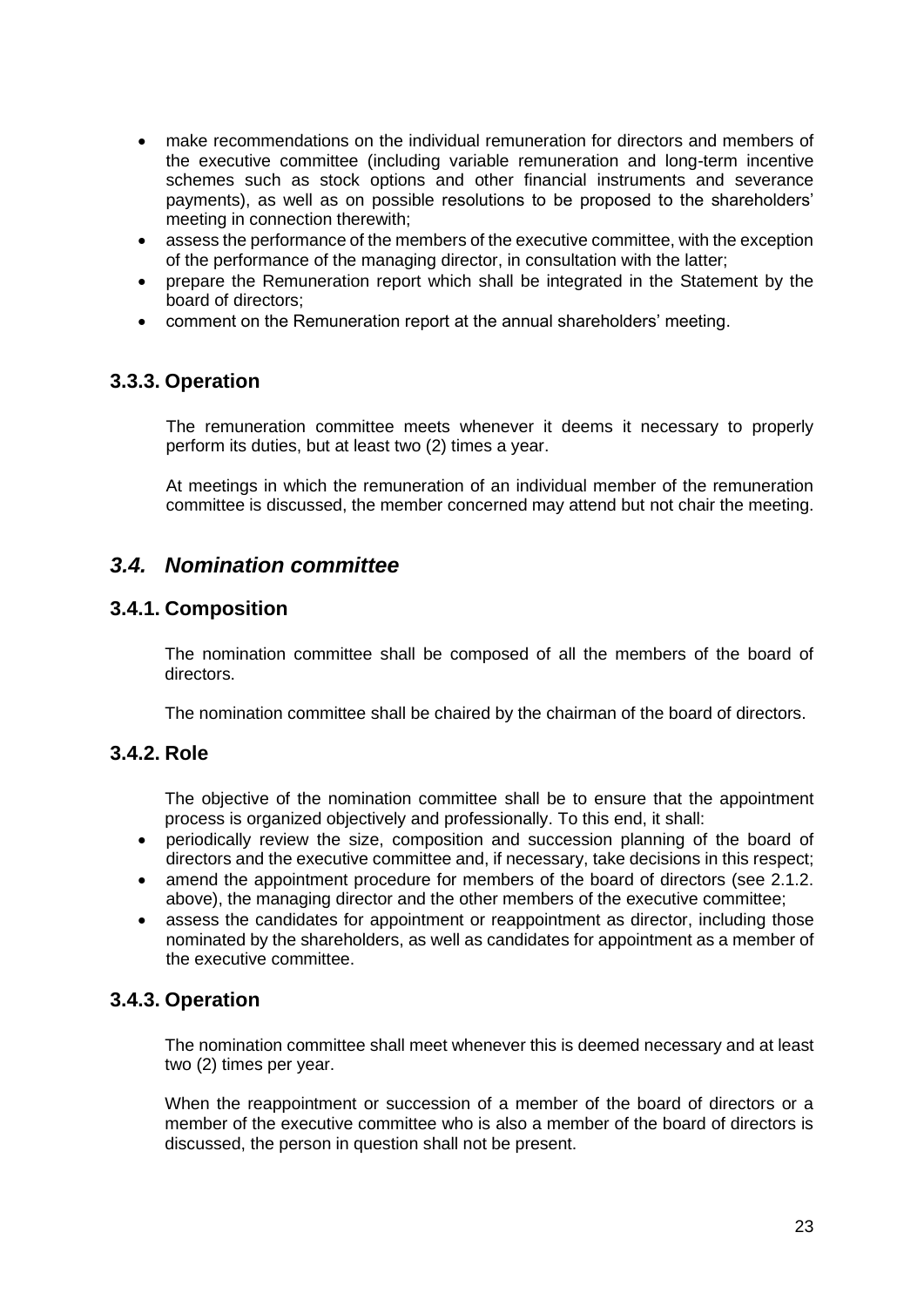## **4. EXECUTIVE COMMITTEE**

### *4.1. Powers*

The executive committee is a collegiate body to which the board delegates the daily management as defined in article 7:121 of the companies code.

More specifically, the executive committee is responsible, among other things, for:

- the preparation of all the decisions that have to be taken by the board of directors in order to perform its duties;
- the preparation of the statutory and consolidated annual accounts, as well as the interim figures;
- preparation and monitoring of the budget;
- monitoring the cash situation of the Company and the Group;
- presenting to the board of directors an up-to-date, accurate and comprehensive view of the operational and financial developments of the Group;
- preparation of the Company's required disclosure of the financial and non-financial information;
- organization of the internal audit in the operational companies of the Group;
- putting internal controls in place, based on the framework approved by the board;
- monitoring compliance with the legislation and regulations applicable to the Company;
- formulating proposals concerning the strategy to be followed;
- preparing investment and/or disinvestment proposals;
- monitoring the various companies of the Group;
- executing the decisions taken by the board of directors;
- representing the Company in the boards of directors and other management bodies of the companies of the Group;
- determining the remuneration of executives and other staff members.

The board of directors shall grant the executive committee the necessary operational freedom and resources to enable it to perform the said duties properly.

After the statutory and consolidated annual accounts have been established by the board of directors, which usually takes place in February, the executive committee shall account to the board of directors for the performance of its duties in the past financial year.

### *4.2. Composition*

The executive committee is composed of the managing director who chairs the committee, and of other executives of the Company.

The board of directors appoints and dismisses the members of the executive committee. As a general rule, they are appointed for an indefinite period of time.

The executive committee currently consists of six (6) members.

The board of directors shall endeavour to limit the membership of the executive committee in order to ensure efficient deliberation and decision-making by this body.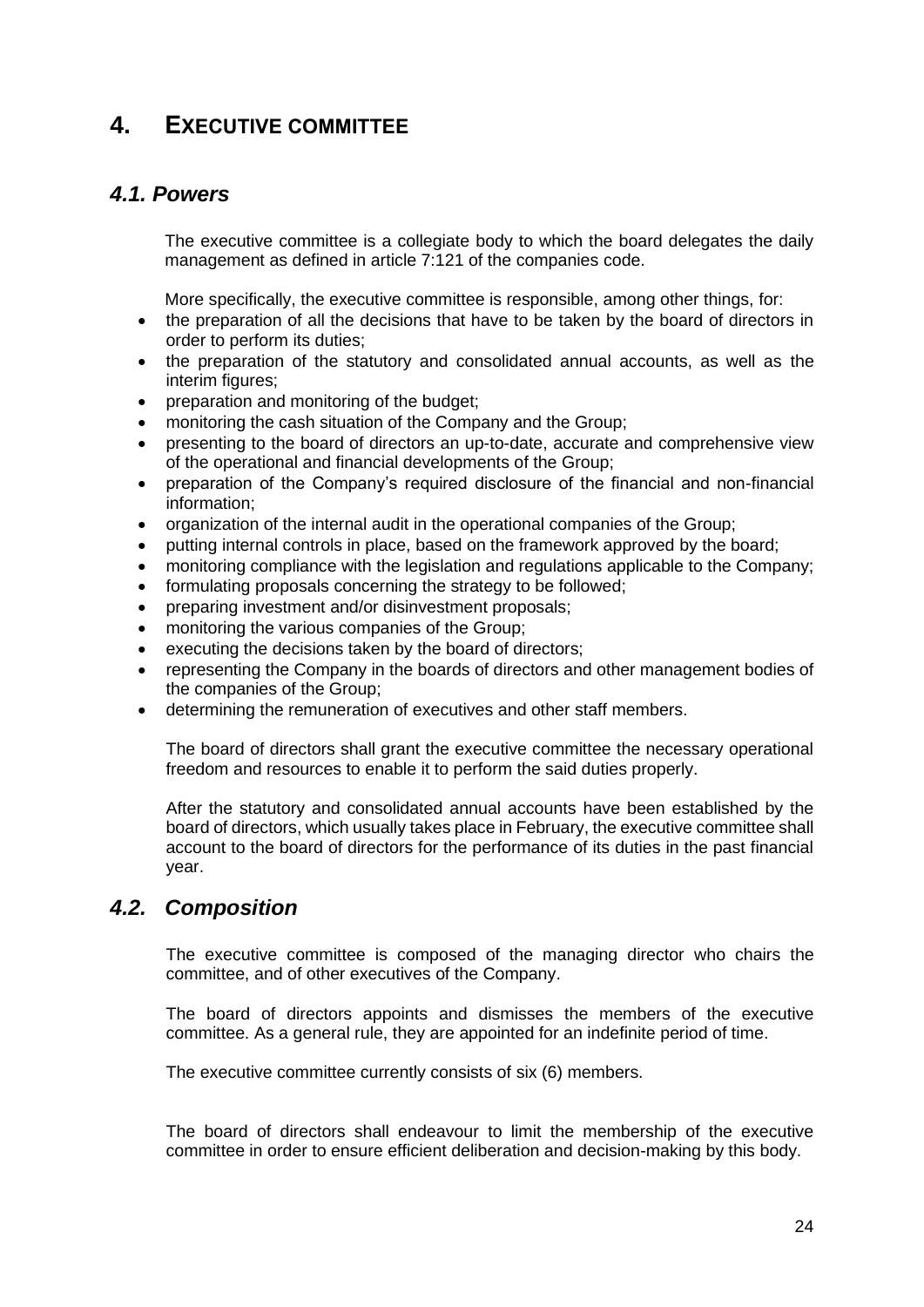At the same time, the board of directors shall ensure that the executive committee is composed of persons of integrity with a variety of professional backgrounds, who have the required knowledge and experience as well as complementary skills (i.e., in the sphere of management, finance and law) in order to perform their duties properly. The executive committee may invite other persons to its meetings, based on the agenda.

The members of the executive committee shall resign voluntarily at the end of the month in which they reach the age of 65.

In the interest of the Company, the board of directors can request the concerned member of the executive committee to continue his activities after the age of 65 years.

### *4.3. Deliberation and decision-making*

The executive committee shall in principle meet every week on the day and at the time established at the beginning of the year. In addition, the executive committee shall meet whenever required by urgent decisions.

The executive committee cannot deliberate validly unless the majority of its members are present or represented at the meeting.

If a member of the executive committee is unable to attend a meeting, he can give a proxy to another member, provided always that each member can only represent one other member.

Whenever possible, the members of the executive committee shall receive an agenda with the annexes prior to the meeting.

The executive committee shall endeavour to adopt resolutions by unanimous vote. If no consensus can be reached, the resolution shall be adopted by a simple majority of the votes.

### *4.4. Representation*

Without prejudice to the general representation power (see 2.5 above), the Company shall be duly represented within the framework of the daily management by two members of the executive committee acting jointly and by the managing director acting alone.

The board of directors has also granted special powers to executives who can represent the Company in bank matters and correspondence, as far as acting jointly with a member of the executive committee.

### *4.5. Remuneration policy*

The board of directors shall, upon proposal of the remuneration committee, determine the remuneration policy in respect of the members of the executive committee.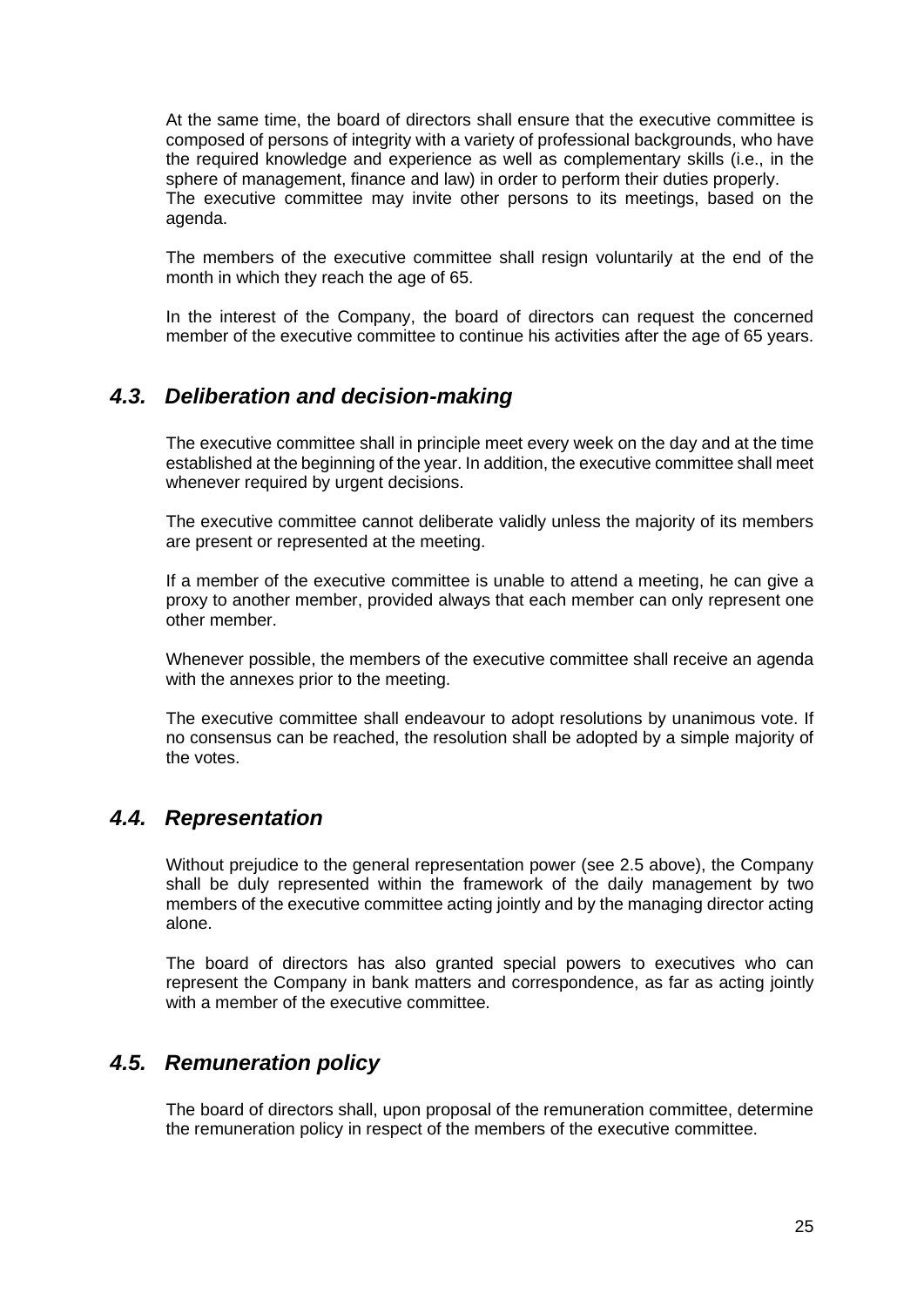The aim of this policy is to attract, retain and motivate competent and professional persons. The remuneration of the members of the executive committee shall reflect their individual duties and responsibilities.

An important aspect of the remuneration policy is the remuneration committee's assessment of the contribution of each member of the executive committee to the development of the activities and results of the Group.

The remuneration committee shall periodically review the market conformity of the remuneration of the members of the executive committee on the basis of equations in the market.

The members of the executive committee shall receive a fixed remuneration, a variable remuneration in the form of an annual variable remuneration, certain benefits in kind and, possibly, share options.

The fixed remuneration of each member of the executive committee shall be in line with the individual responsibilities he has within the Company and the Group. The remuneration that similar companies pay to persons in comparable positions shall be taken into account. The amount of the fixed remuneration shall be reviewed annually by the remuneration committee, which shall make recommendations to the board of director on any changes.

The purpose of the variable remuneration is to stimulate and reward the performance of the members of the executive committee as a whole. This remuneration is linked to the overall performance of the Company and the individual performances. The variable remuneration is calculated on the basis of the consolidated recurrent result before IAS-41-restatement and shall be determined by the board of directors on the recommendations of the remuneration committee.

In accordance with article 7:90 in combination with article 7:121, final paragraph of the Companies Code, an agreement with regard to this has been entered into with the managing director and the other members of the executive committee, the main conditions of which have also been approved by the board of directors on the recommendation of the remuneration committee. The members of the executive committee agreed to reimburse at first demand any portion of their (net) variable remuneration if and to the extent that such remuneration would be calculated on the basis of incorrect financial information The contracts contain specific stipulations regarding their premature ending.

The members of the executive committee shall also receive a company car, and benefit from a group insurance (pension, optional death insurance, disability insurance and health insurance). The purpose of the share option plan of the Company is to promote the long-term motivation of the members of the executive committee and general managers of the foreign subsidiaries, whose activities are vital to the success of the Group.

The granting of share options is published in the Remuneration Report.

The remuneration committee is in charge of the implementation of this plan and advises the board of directors on the granting of the options. The options are issued in accordance with the stipulations of the law of 26 March 1999 regarding the Belgian action plan for employment 1998 and containing various stipulations. An option gives the holder the right to acquire one (1) SIPEF share. The options are offered free of charge and shall be valid for a period of 10 years.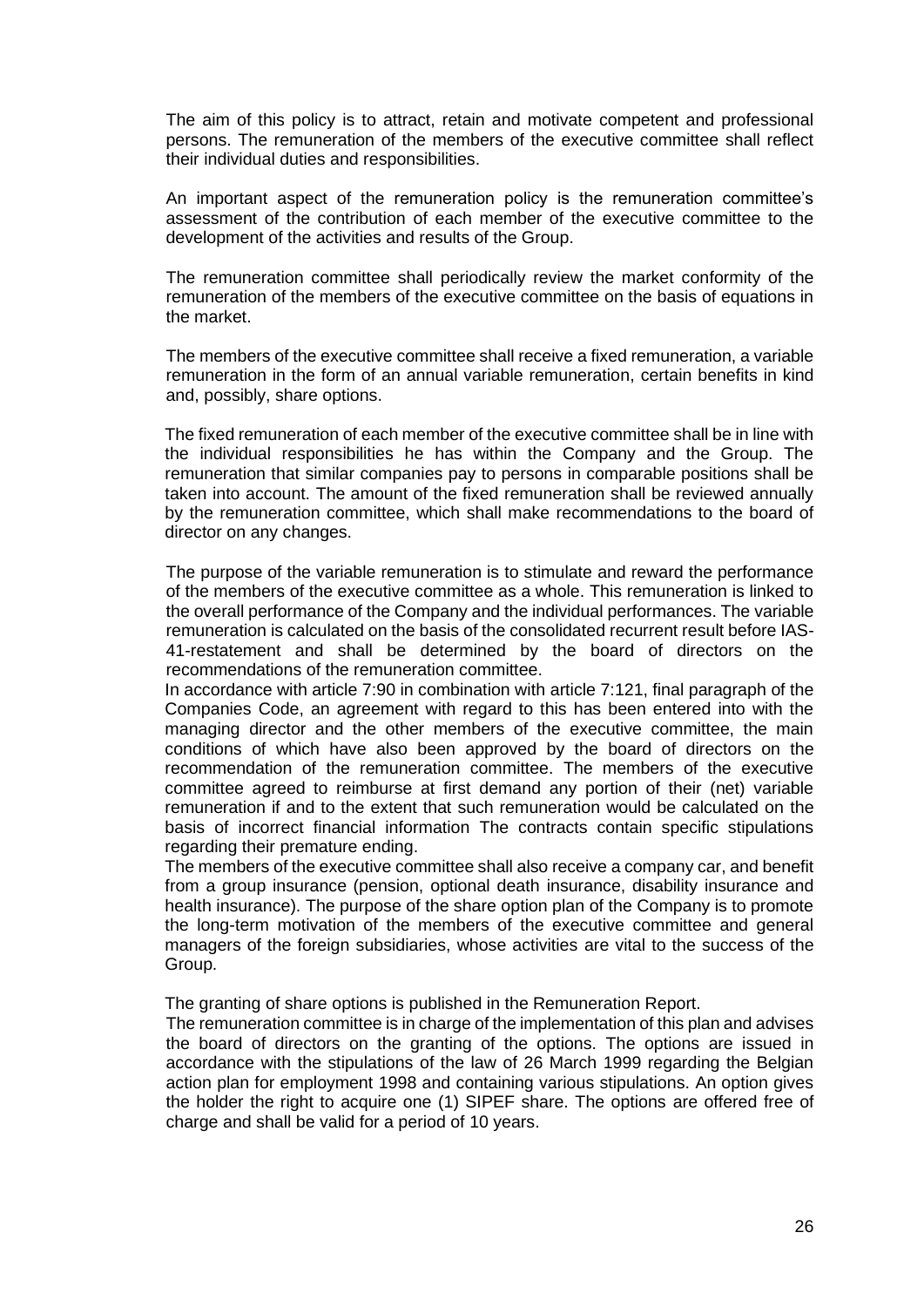If the Company grants share options to the members of the executive committee, it is not permitted to facilitate the entering into derivative contracts or agreements that cover the risks associated with the options.

The members of the executive committee do not have to hold a minimum number of shares of the Company.

### *4.6. Assessment*

Upon initiative of the remuneration committee, the members of this committee together with the managing director shall assess the contribution of each member of the executive committee to the development of the activities and the results of the Group.

The chairman of the executive committee shall not take part in the assessment of his or her own performance.

### *4.7. Rules of conduct concerning conflicts of interest*

Transactions between the Company or one of its affiliated companies and a member of the executive committee shall always be conducted at market conditions. The same applies to transactions between the Company or one of its affiliated companies and a Person Closely Associated with a member of the executive committee.

Members of the executive committee shall, as far as reasonably possible, avoid the occurrence of conflicts of interest.

If a member of the executive committee has a conflict of interest in respect of a matter that comes under the authority of the executive committee and on which the executive committee has to take a decision, the member concerned shall inform the other members of the executive committee thereof beforehand. The latter shall then decide whether or not the member concerned must abstain from voting on the matter to which the conflict of interest relates. In such case, the member concerned may nevertheless participate in the deliberations.

There is a question of a conflict of interest on the part of a member of the executive committee within the meaning of the above paragraph, if:

- the member of the executive committee or a Person Closely Associated with him/her has a financial interest that is in conflict with a decision or a transaction of the Company;
- the member of the executive committee or a Person Closely Associated with him/her holds a board or management position at a company which is not part of the Group and this company has a financial interest that is in conflict with a decision or a transaction of the Company;

except if this transaction or decision (i) has an impact on the Company and/or another Group company of less than EUR 10 000, or (ii) relates to a customary transaction at market conditions.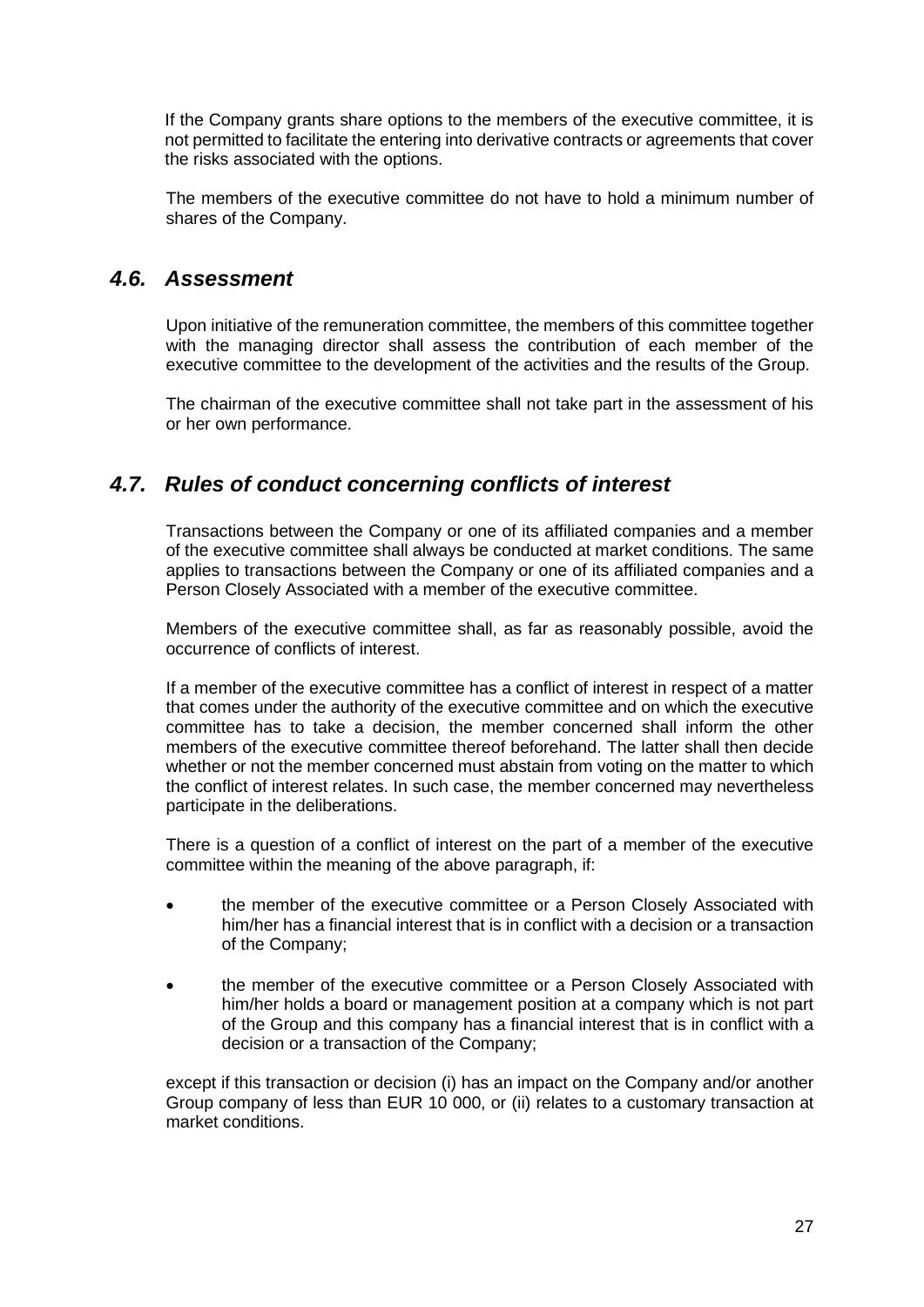### **5. RULES OF CONDUCT CONCERNING FINANCIAL TRANSACTIONS**

Given the fact that the Staff Members may have Inside Information, they are subject to several legal provisions regarding abuse of Inside Information and market manipulation. An infringement of these provisions shall result in administrative and penal sanctions and may give rise to the civil liability of the person concerned.

The rules of conduct set out below form, an addition to the existing legal and regulatory provisions regarding the prohibition of market abuse. These provisions shall remain applicable to the Staff Members.

### *5.1. Compliance officer*

The board of directors has appointed the managing director and the CFO acting on mutual agreement, as compliance officer. The managing director and the CFO may designate one or more Staff Members, who preferably have worked for the Company for a number of years, to perform their tasks as compliance officer in case one of them (or both) is (are) unavailable.

Without prejudice to the responsibilities of the board of directors, the executive committee or any committee or person(s) mandated by them, the compliance officer shall be responsible for the supervision of compliance with the rules of conduct concerning Transactions.

As soon as a Staff Member has Inside Information, on an incidental basis pursuant to a certain project, he shall inform the compliance officer of (the existence of) Inside Information. The compliance officer shall then inform the board of directors, the executive committee or a committee or person(s) mandated by them with a view to decide on the coming into force of a Closed Period. The compliance officer notifies all other Staff Members who are involved in (and will be involved in) this project and so (will) have knowledge of the Inside Information with regard to the Prohibited Period of the start and end dates of the Prohibited Period in good time.

### *5.2. Insider list*

The compliance officer shall be responsible for the production of lists of persons having access to Inside Information. He shall produce two separate lists, a permanent list setting out the Staff Members of the Company and an "ad hoc" list per project setting out persons that are involved on an occasional basis in a project which gives rise to Inside Information.

The insider list shall include:

(a) the identity of any person having access to inside information (including name, surname, maiden name (if different), date of birth, national identification number, function, professional telephone number, private telephone number and private address);

(b) the reason for including that person in the insider list;

(c) the date and time at which that person obtained access to Inside Information; and

(d) the date on which the insider list was drawn up.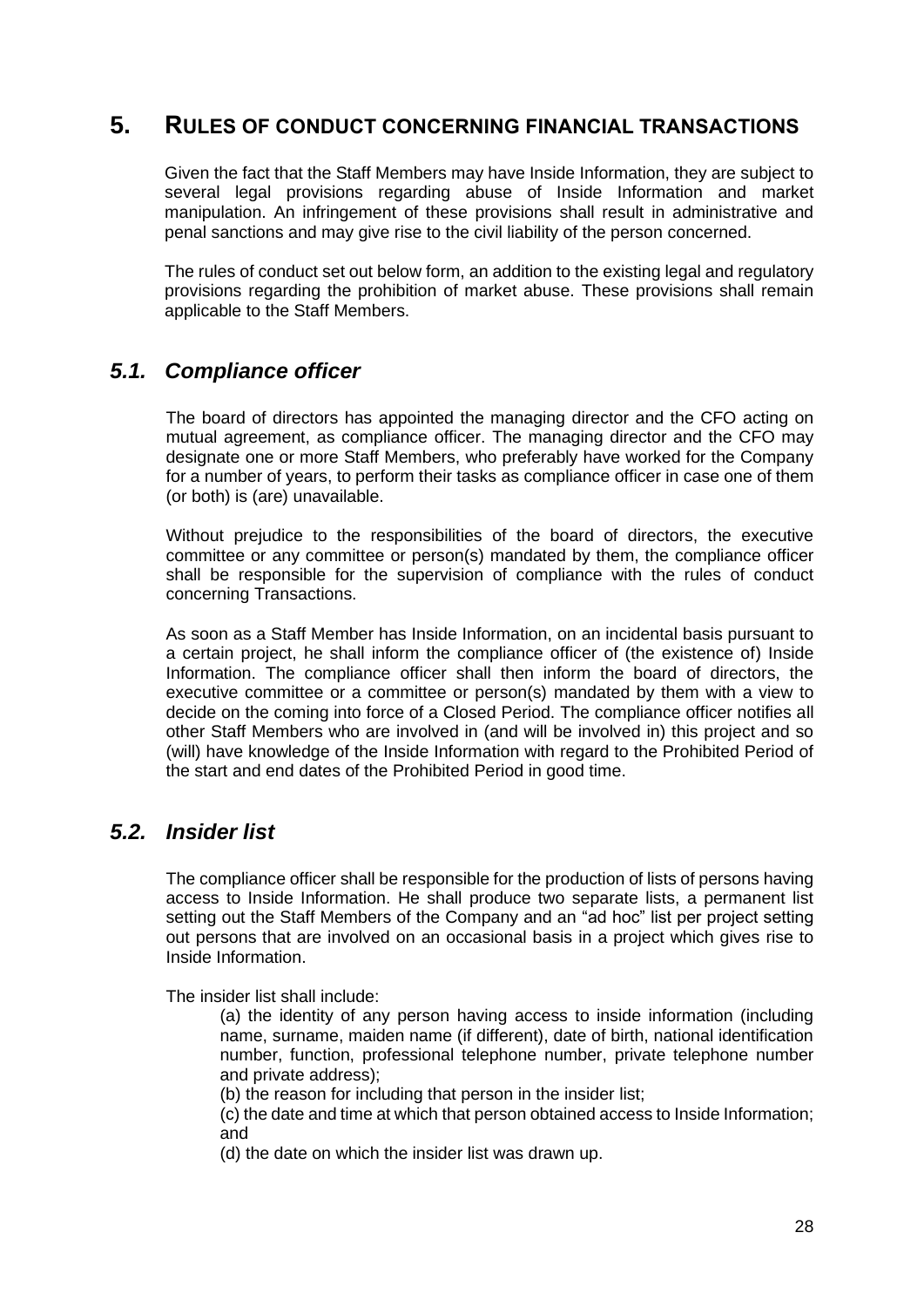The compliance officer shall update these lists promptly, including the date of the update, in the following circumstances: (i) where there is a change in the reason for including a person already on the insider list; (ii) where there is a new person who has access to inside information and needs, therefore, to be added to the insider list; and (iii) where a person ceases to have access to inside information. Each update shall specify the date and time of the update. Persons that are included in the insider lists shall be notified of this by the compliance officer and have an obligation to promptly notify the compliance officer of any modification in their personal details. The compliance officer shall ensure that these lists are archived for a period of 5 years as of the original drafting or the updating thereof and he shall procure these to the FSMA, if so, requested by the latter.

The compliance officer shall ensure that any person included on an insider list which has access to Inside Information, confirm in writing to be aware of the ensuing legal and regulatory obligations and of the sanctions attached to the abuse or the illegal dissemination of such information.

### *5.3. Standards of conduct concerning transactions in Financial Instruments of the Company*

#### **5.3.1. Requirement of notification to the compliance for all Staff Members**

Before committing themselves to a transaction in Financial Instruments of the Company, each Staff Member must notify the compliance officer of their intentions by email. In this notification, the Staff Member shall confirm that he does not have access to Inside Information. The compliance officer shall then inform the person concerned whether or not a Closed or Prohibited Period applies.

With regard to the compliance officer, the CFO will notify the managing director and the managing director will notify the CFO before committing to a Transaction with regard to Financial Instruments of the Company.

The permission to perform the Transaction shall be valid until the end of the  $5<sup>th</sup>$  working day after the date on which the permission was given. The permission to perform the Transaction shall automatically expire in the event and as soon as the Staff Member obtains access to Inside Information.

The compliance officer shall keep a file of all pre-transaction notifications (including his own notifications) setting out (if relevant) that a Closed or Prohibited Period was applicable. These data shall be handled in accordance with EU regulations 2016/679 (GDPR) and the Privacy Policy of the Company. By virtue of the aforementioned regulation, each Staff member can access his or her own personal data and has the right to have any mistakes rectified.

#### **5.3.2. Legal notification duty to the FSMA for all Persons Discharging Managerial Responsibilities and the Persons Closely Associated to them**

The compliance officer shall produce a list of all Persons Discharging Managerial Responsibilities and the Persons Closely Associated to them. The compliance officer shall inform the Persons Discharging Managerial Responsibilities thereof. To this end, the compliance officer may request the Persons Discharging Managerial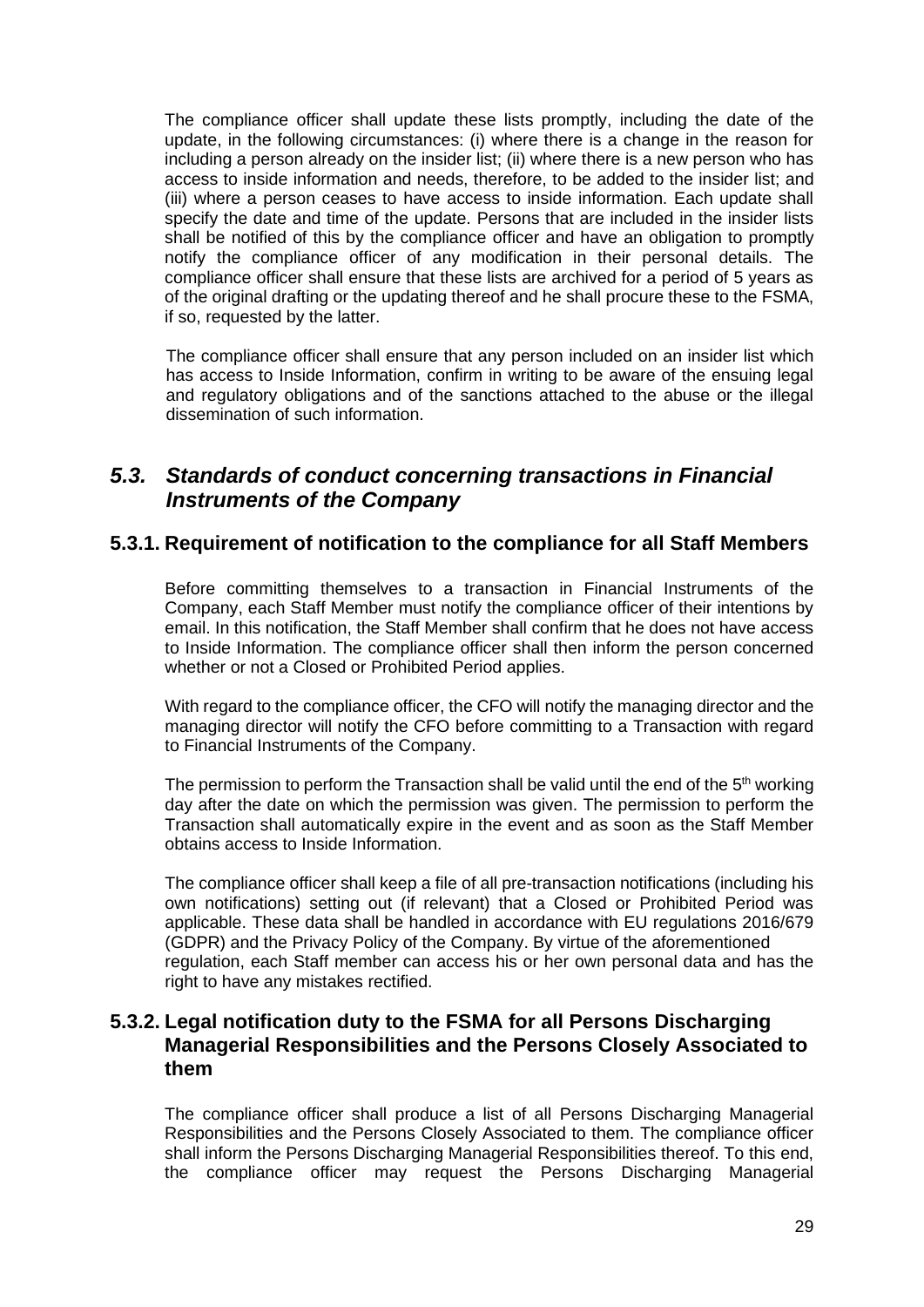Responsibilities to provide the relevant personal details (limited to the name, surname, maiden name (if different), date of birth and full address) of the Persons Discharging Managerial Responsibilities and the Persons Closely Associated to them that are physical persons. The Persons Discharging Managerial Responsibilities shall provide the following information on the Persons Closely Associated to them that are legal entities: name of the company, legal form, registered office and registration number. Persons Discharging Managerial Responsibilities shall promptly inform the compliance officer of any modification in their personal details and those of their Closely Associated Persons. These data shall be handled in accordance with EU regulations 2016/679 (GDPR) and the Privacy Policy of the Company. Pursuant to these regulations, each Person Discharging Managerial Responsibilities and the Persons Closely Associated to them have access to his or her personal data and is entitled to correct any errors.

The compliance officer shall ensure that the Persons Discharging Managerial Responsibilities confirm in writing to be aware of their duties, including the obligation to inform the compliance officer and the FSMA of any Transaction on its own account, as set out below. Persons Discharging Managerial Responsibilities shall inform their Closely Associated Persons of the following: (a) that they are Closely Associated Persons, and (b) their duties including the obligation to inform the compliance officer and the FSMA of any Transaction on their own account, as set out below. Persons Discharging Managerial Responsibilities shall keep a copy of these notifications.

Persons Discharging Managerial Responsibilities and Persons Closely Associated to them shall notify the compliance officer and the FSMA of Transactions on their own account relating to Financial Instruments of the Company. Transactions executed by a third party on behalf of or to the benefit of Persons Discharging Managerial Responsibilities and Persons Closely Associated to them (including on the basis of a discretionary power) must also be notified.

This notification shall be made within three (3) working days from completion of the Transaction. The notification may, however, be delayed as long as the total amount of Transactions completed within the current financial year does not reach EUR 5 000. When attaining this threshold all Transactions performed until then shall be notified within three (3) working days from completion of the last Transaction. In the event that the total amount of the Transactions in one calendar year has not reached the threshold of EUR 5 000, the Transactions concerned shall be notified before 31 January of the next year.

For purposes of the preceding paragraph, the total amount of Transactions shall be computed by summing up the Transactions conducted on the own account of the Person Discharging Managerial Responsibilities concerned with the Transactions on the own account of the Persons Closely Associated to him/her.

The duty to notify the compliance officer and the FMSA does, however, not apply to Transactions in Financial Instruments in the event that at the time of the Transaction, the Financial Instrument is a unit or share in a collective investment undertaking in which the exposure to the Company's shares or debt instruments does not exceed 20% of the assets held by the collective investment undertaking.

### **5.3.3. Prohibition of Transactions in Closed and Prohibited Periods**

Each Staff Member shall refrain from executing Transactions in Financial Instruments of the Company during: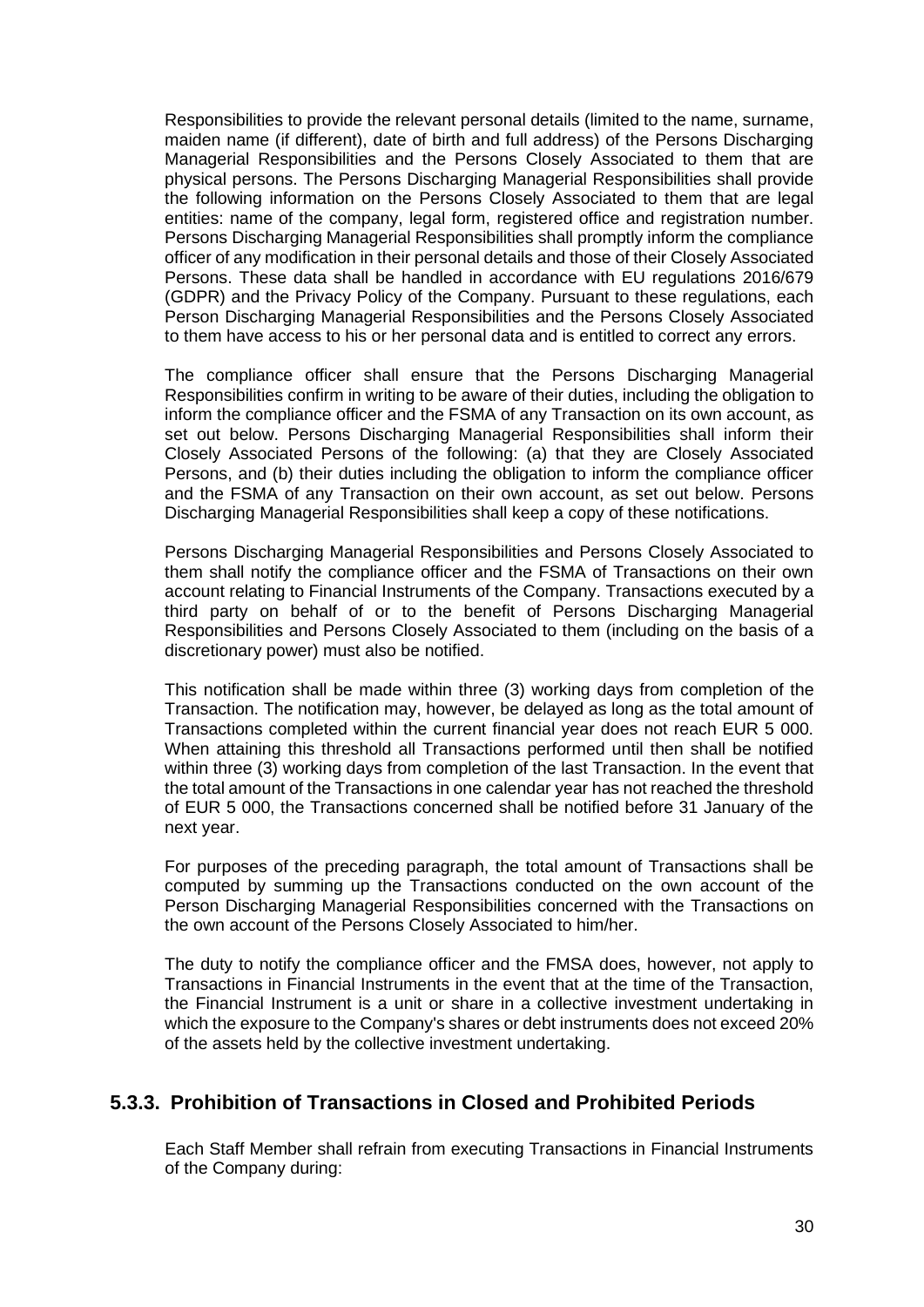- a Closed Period:
- or a Prohibited Period.

If a third party conducts Transactions on the account of or in favour of a Staff Member, it will always have to undertake to comply with the same restrictions with regard to these Transactions as apply to the Staff members.

However, if that third party is an accredited financial services provider acting on the basis of a mandate of discretionary asset management given without Inside Knowledge, it is permitted to conduct transactions provided these Transactions are conducted independently of the client and they never occur during a Closed Period.

A Staff Member who does not have access to Inside Information may in specific circumstances be granted permission to trade during a Closed Period on its own account or for the account of a third party either:

- on a case-by-case basis due to the existence of exceptional circumstances, such as severe financial difficulty, which require the immediate sale of shares; or
- due to the characteristics of the Trading involved for Transactions made under, or related to, an employee share plan, or Transactions where the beneficial interest in the relevant Financial Instrument does not change.

The Staff Member requesting permission to Trade shall also demonstrate that the Transaction cannot be executed at another time outside the Closed Period.

A Staff Member who wishes to request permission to Trade within the Closed Period shall:

- inform the compliance officer by email of the envisaged Transaction and the nature of the envisaged Transaction no later than 3 working days prior to the envisaged Transaction; and
- confirm in its notification to the compliance officer that he does not have access to Inside Information.

The permission to Trade shall be given at the end of the second working day from the date at which the compliance officer has received the written notification including the aforementioned information. In the event that no reply is given within this period, the permission will be deemed to have been granted. A permission is valid until the end of the first working day from the date at which the permission was (deemed to have been) given. The permission to perform the Transaction shall automatically expire in the event and as soon as the Staff Member obtains access to Inside Information.

In the event that the compliance officer wishes to request permission to Trade, he shall request the chairman of the board of directors for permission.

The compliance officer shall keep a file of the answers to all trading requests and the permissions granted. A copy of the answer and the permission, if any, shall be handed to the person having requested permission to Trade.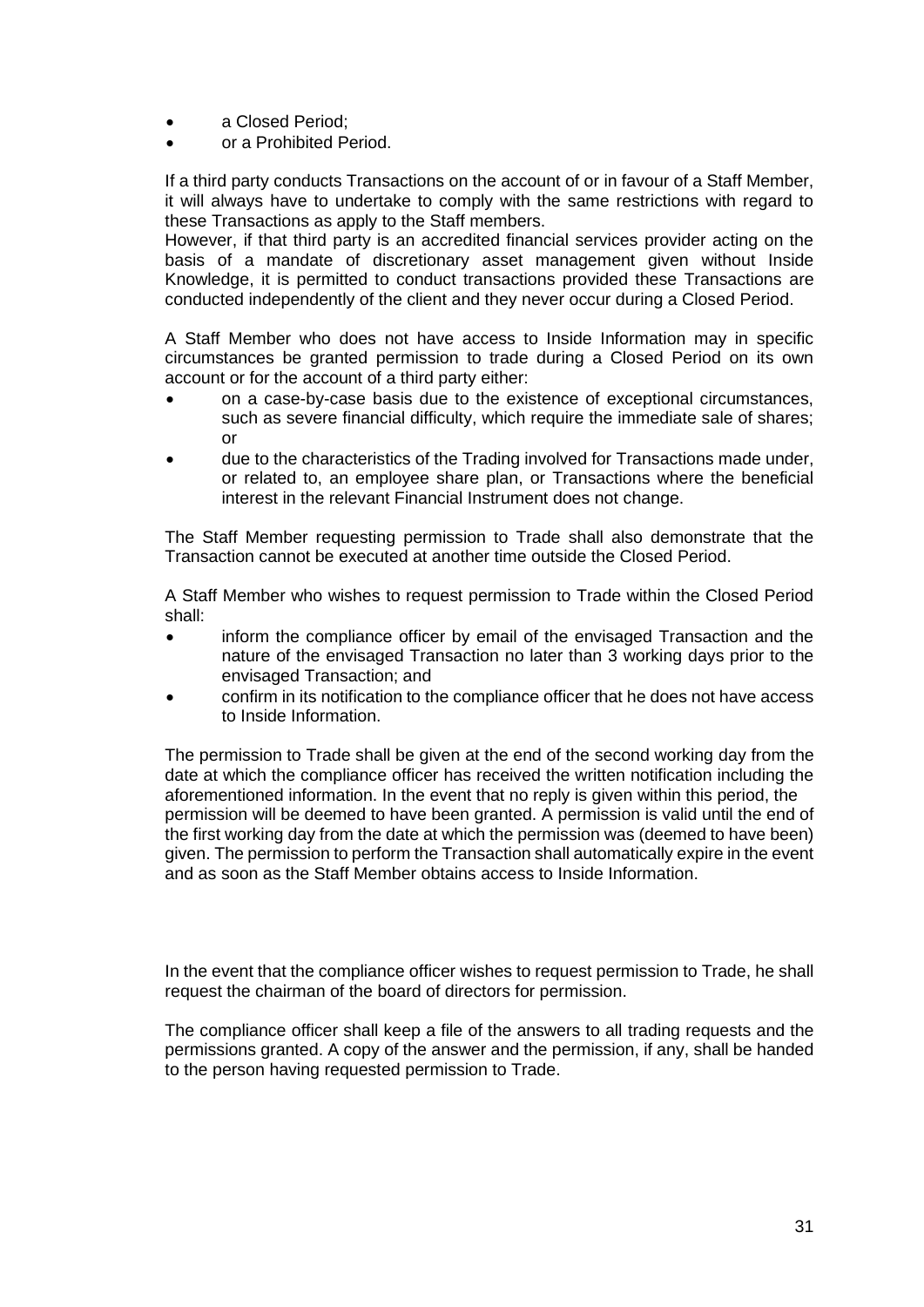### **5.3.4. Prohibition of abuse of Inside Information**

Pursuant to Articles 14 *juncto* 8 and 10 of the Market Abuse Regulation, Staff Members who have Inside Information of which they know or should know that it is Inside Information, shall not be allowed to:

- (i) use this Inside Information by acquiring or disposing of for his own account or for the account of a third party, either directly or indirectly, Financial Instruments to which that Inside Information relates;
- (ii) cancelling or amending an order concerning a Financial Instrument to which the Inside Information relates where the order was placed before the person concerned possessed the Inside Information;
- (iii) disclose this Inside Information to any other person, unless such disclosure is made in the normal course of the exercise of his employment, profession or duties;
- (iv) recommend to another person, on the basis of this Inside Information, to acquire or dispose of or to have acquired or disposed of by other persons Financial Instruments to which that information relates;
- (v) recommend, on the basis of this Inside Information, that a third party cancels or changes an order relating to a Financial Instrument to which the Inside Information relates or urge that person to instigate such a cancellation or change.

The prohibition referred to under (i) shall not apply to Transactions concluded in good faith further to an obligation to acquire or dispose of Financial Instruments provided that such obligation has become due and results from an order placed or an agreement concluded before the person concerned possessed relevant Inside Information or that Transaction is carried out to satisfy a legal or regulatory obligation that arose before the person concerned possessed the Inside Information.

### **5.3.5. Prohibition of market manipulation**

Pursuant to article 15 *juncto* 12 of the Market Abuse Regulation, Staff Members shall not be allowed to:

- (i) Conclude Transactions or issue trade orders:
	- a. which give, or are likely to give, false or misleading signals as to the supply of, demand for or price of Financial Instruments; or
		- b. resulting in a person, or persons acting in concert, maintaining the price of one or several Financial Instruments at an abnormal or artificial level,

unless the person who entered into the Transactions or issued the trade orders establishes that his reasons for doing so are legitimate and that these Transactions or orders to trade are in conformity with accepted market practices (as determined on the basis of Article 13 of the Market Abuse Regulation);

(ii) Conclude Transactions or issue trade orders by making use of fictitious devices or any other form of fraud or deception;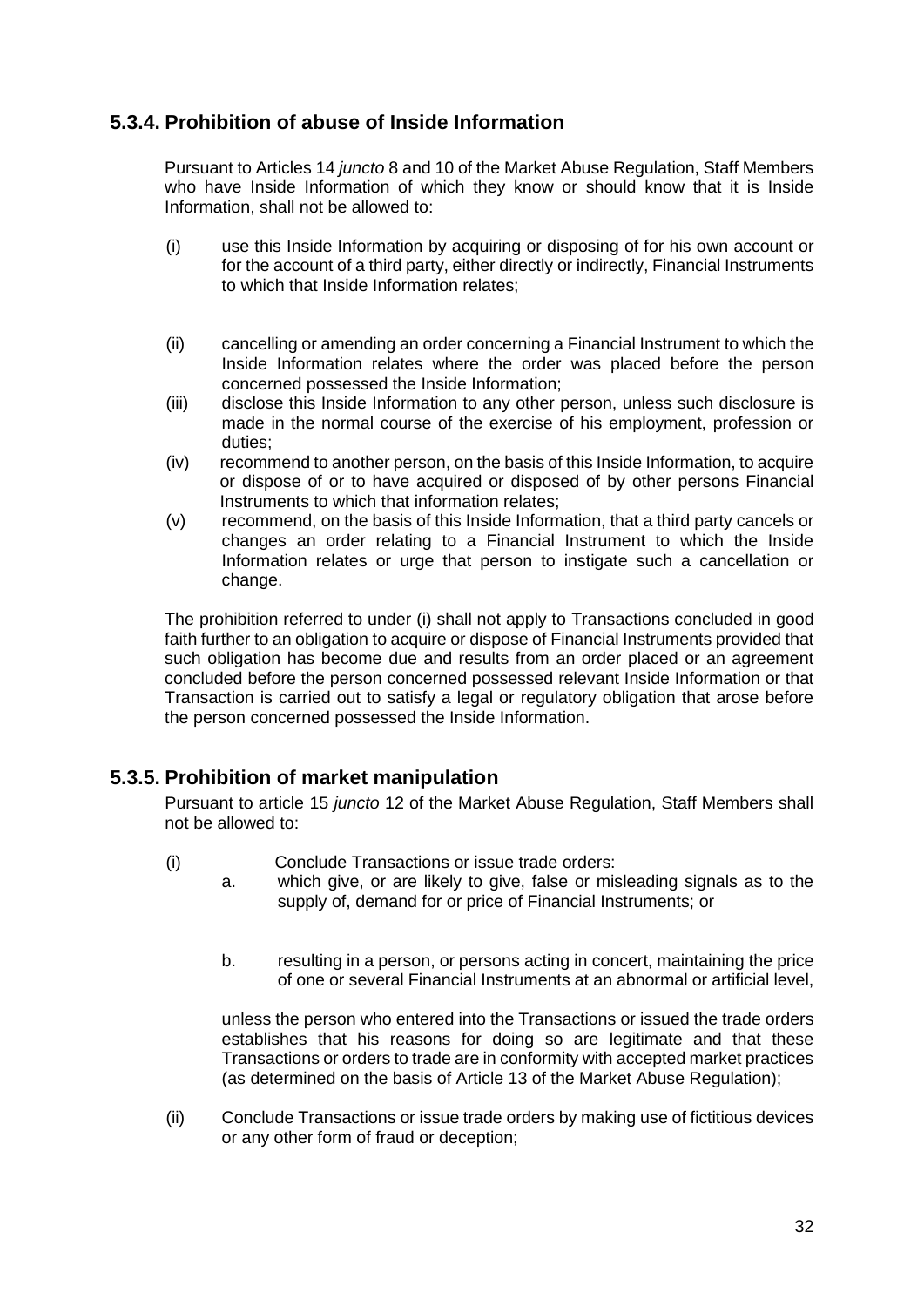- (iii) Disseminate information or rumours through the media, the Internet or by any other means, which gives or is likely to give false or misleading signals as to financial instruments whereas the person who made the dissemination knew, or ought to have known, that the information was false or misleading;
- (iv) Participate in any arrangement which could lead to acts as referred to under (i) to (iii) above;
- (v) Incite one or more persons to carry out acts which, if he were to carry them out himself, would be prohibited pursuant to (i) to (iii) above.

### **5.3.6 Prohibition of short term trading, options trading and short selling**

The Company is of the opinion that speculative trading in Financial Instruments of the Company may amount to illegal behaviour or at least create the perception of illegal behaviour. Therefore, the Staff Members are prohibited from doing the following with respect to Financial Instruments of the Company:

- (i) successively acquiring and selling Financial Instruments on a stock exchange within a timeframe of less than three months:
- (ii) acquiring and selling put and call options;
- and
- (iii) short selling, meaning every Transaction in a Financial Instrument, of which the seller is not the owner at the time of conclusion of the sales agreement, including any such Transaction when the seller, at the time of conclusion of the sales agreement, has borrowed the Financial Instrument or has concluded a loan agreement in view of delivering the Financial Instrument at the time of execution of the Transaction; except, with respect to the Transactions described under (i) and (ii), when these Transactions are entered into in the framework of the Company's stock option plan or are not entered into with a speculative purpose and have been notified in advance to the compliance officer.

### **6. SHAREHOLDERS MEETING**

The ordinary shareholders meeting shall be held on the second (2nd) Wednesday of the month of June.

The board of directors shall encourage the shareholders to attend the shareholders meetings in person. Shareholders who are unable to attend a particular meeting may use a model proxy which the Company shall make available on the website in good time and which it shall also send to holders of registered shares.

The agenda of the shareholders meetings as well as all the documents which pursuant to the provisions of the Companies Code must be transmitted to the holders of registered shares shall be made available on the website at the latest on the date that these documents are sent out. At the same time, the Company shall, as far as available, provide on the website useful background information to the agenda (e.g. dividend policy). The notice convening the meeting shall state where such background information, if any, can be found.

At the meeting, the shareholders may ask questions about the reports of the directors and the external auditor and about all items on the agenda.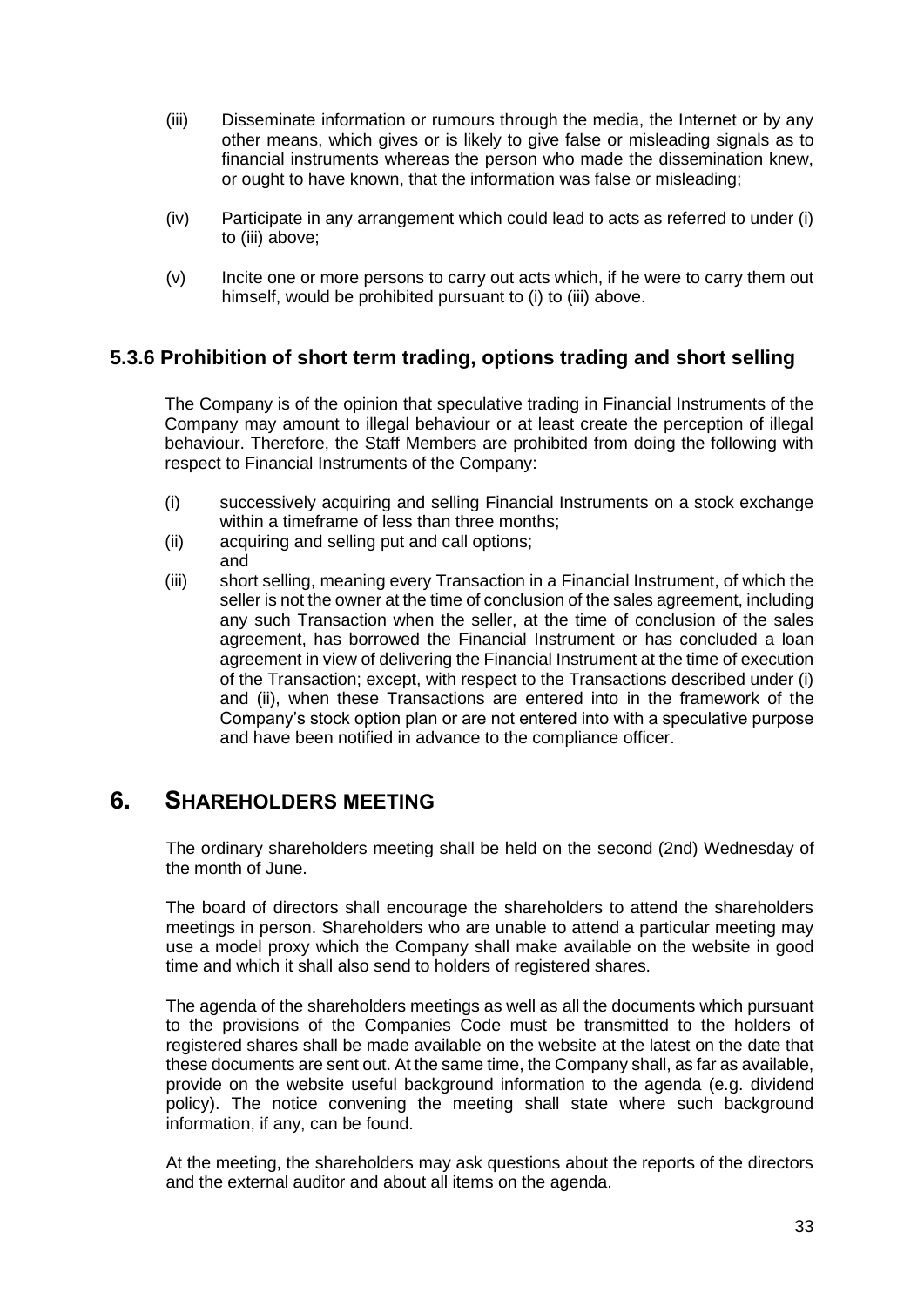The shareholders that have fulfilled the formalities for admission to the general meeting may submit questions in writing after the publication of the convocation for the shareholders' meeting, provided the Company receives the written questions at the latest 6 days prior to the meeting. At the meeting, the chairman of the board of directors leads the meeting and ensures a proper exchange of questions and answers between the shareholders on the one hand and the directors and external auditor on the other. The directors and the external auditor may refuse to answer certain questions provided the disclosure of certain facts or circumstances would be detrimental to the interests of the Company or constitute an infringement of the confidentiality undertakings of the Company, the directors or the external auditor.

The board of directors shall be obliged to convene a shareholders meeting at the request of shareholders who have a 10 percent stake in the Company.

One or more shareholders holding together at least 3% of the shares of the Company, may, pursuant to Article 7:130 of the Companies Code, add items to the agenda of the shareholders' meeting and submit resolutions to be proposed. These requests must be received by the Company at the latest 22 days prior to the meeting.

The minutes of the general meetings as well as the voting results shall be made available on the Company's website within 15 days after the meeting.

The rules for holding and convening general meetings and the formalities to be met to be able to take part are stated in the articles of association of the Company, which are available at the registered office and on the website (http://www.sipef.com).

## **7. SHAREHOLDERS, SHAREHOLDER STRUCTURE**

#### *7.1. Shareholders*

The Company ensures equal treatment of all its shareholders and respects their rights.

The Company disposes of a communication policy which promotes an effective dialogue with the existing and potential shareholders. The Board of directors will receive feedback on this dialogue at least once every year.

The board has judged that currently the Company gets no benefit from entering into a relationship agreement.

### *7.2. Shareholder structure*

The SIPEF shareholder structure is characterized by the presence of reference shareholders, Ackermans & van Haaren (AvH) NV, and the Baron Bracht family and Cabra NV (together "Bracht Group") which act in concert on the basis of a shareholder agreement that was originally entered into in 2007 for a period of 15 years. On 3 March 2017, this agreement was amended and renewed for a further period of 15 years.

With a stable shareholding of SIPEF, the aim of this shareholder agreement is to promote a balanced development and profitable growth of SIPEF and its subsidiaries. Among other things, it contains voting arrangements in relation to the appointment of directors and arrangements in relation to the transfer of shares.